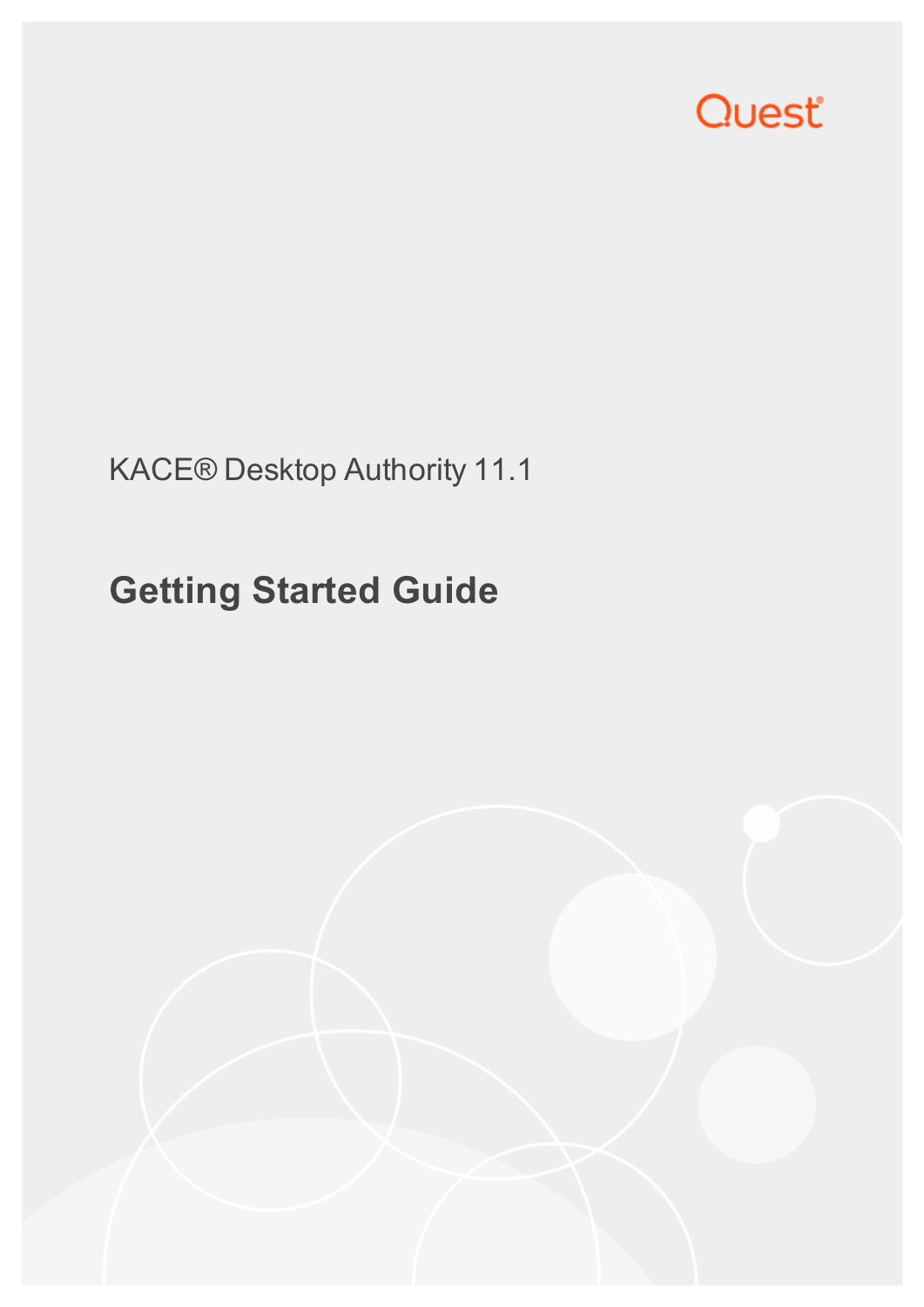#### **© 2019 Quest Software Inc. ALL RIGHTS RESERVED.**

This guide contains proprietary information protected by copyright. The software described in this guide is furnished under a software license or nondisclosure agreement. This software may be used or copied only in accordance with the terms of the applicable agreement. No part of this guide may be reproduced or transmitted in any form or by any means, electronic or mechanical, including photocopying and recording for any purpose other than the purchaser's personal use without the written permission of Quest Software Inc.

The information in this document is provided in connection with Quest Software products. No license, express or implied, by estoppel or otherwise, to any intellectual property right is granted by this document or in connection with the sale of Quest Software products. EXCEPT AS SET FORTH IN THE TERMS AND CONDITIONS AS SPECIFIED IN THE LICENSE AGREEMENT FOR THIS PRODUCT, QUEST SOFTWARE ASSUMES NO LIABILITY WHATSOEVER AND DISCLAIMS ANY EXPRESS, IMPLIED OR STATUTORY WARRANTY RELATING TO ITS PRODUCTS INCLUDING, BUT NOT LIMITED TO, THE IMPLIED WARRANTY OF MERCHANTABILITY, FITNESS FOR A PARTICULAR PURPOSE, OR NON-INFRINGEMENT. IN NO EVENT SHALL QUEST SOFTWARE BE LIABLE FOR ANY DIRECT, INDIRECT, CONSEQUENTIAL, PUNITIVE, SPECIAL OR INCIDENTAL DAMAGES (INCLUDING, WITHOUT LIMITATION, DAMAGES FOR LOSS OF PROFITS, BUSINESS INTERRUPTION OR LOSS OF INFORMATION) ARISING OUT OF THE USE OR INABILITY TO USE THIS DOCUMENT, EVEN IF QUEST SOFTWARE HAS BEEN ADVISED OF THE POSSIBILITY OF SUCH DAMAGES. Quest Software makes no representations or warranties with respect to the accuracy or completeness of the contents of this document and reserves the right to make changes to specifications and product descriptions at any time without notice. Quest Software does not make any commitment to update the information contained in this document..

If you have any questions regarding your potential use of this material, contact:

Quest Software Inc.

Attn: LEGAL Dept

4 PolarisWay

Aliso Viejo, CA 92656

Refer to our Web site ([https://www.quest.com](https://www.quest.com/)) for regional and international office information.

#### **Patents**

Quest Software is proud of our advanced technology. Patents and pending patents may apply to this product. For the most current information about applicable patents for this product, please visit our website at <https://www.quest.com/legal>.

#### **Trademarks**

Quest, the Quest logo, and Join the Innovation are trademarks and registered trademarks of Quest Software Inc. For a complete list of Quest marks, visit <https://www.quest.com/legal/trademark-information.aspx>. All other trademarks and registered trademarks are property of their respective owners.

#### **Legend**

#### **CAUTION: A CAUTION icon indicates potential damage to hardware or loss of data if instructions are not followed.**

An information icon indicates supporting information.

Desktop Authority - Getting Started Guide Updated - December 2019 Version - 11.1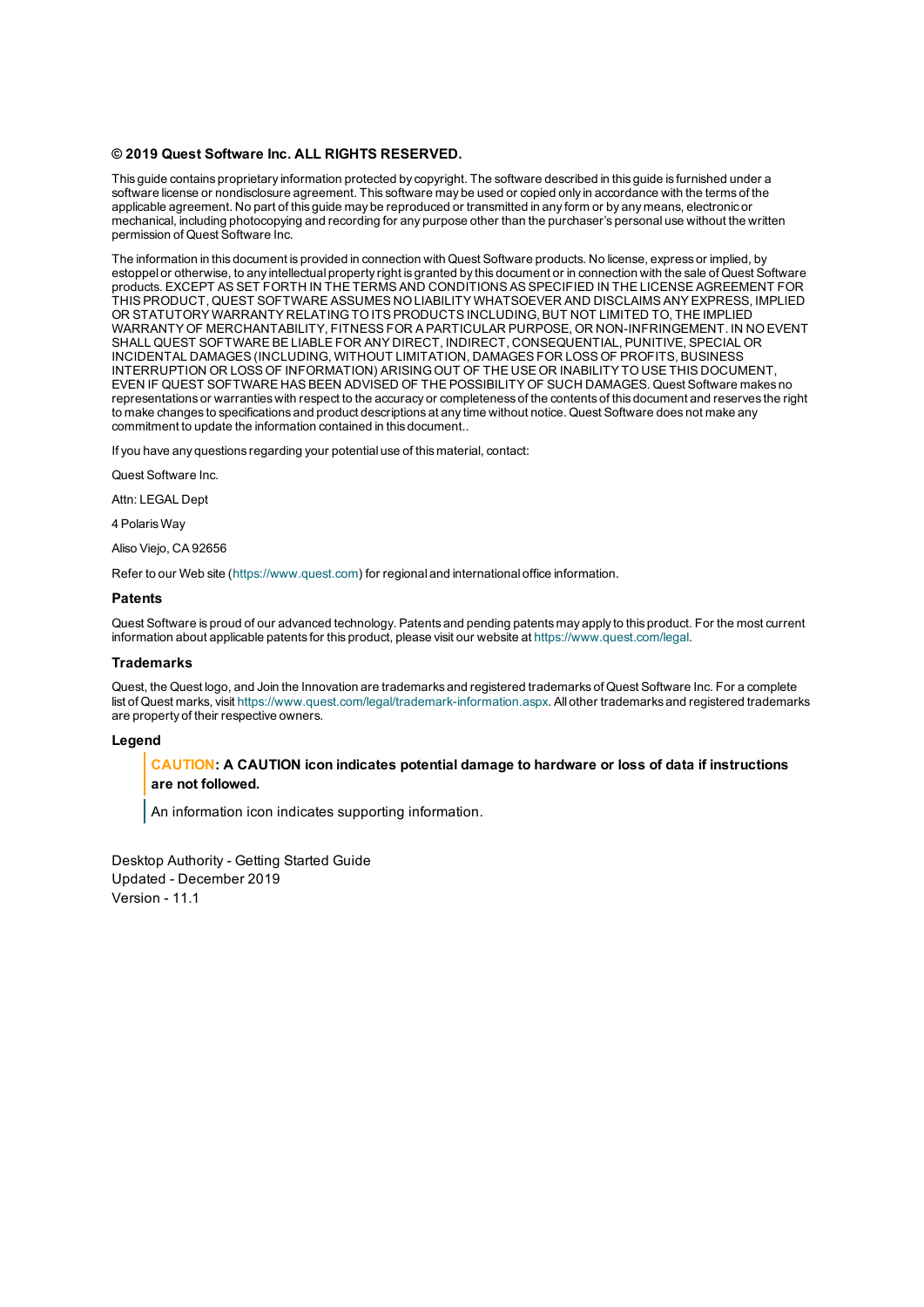## **Contents**

| <b>File Paths</b> |  |
|-------------------|--|
|                   |  |
|                   |  |
|                   |  |
|                   |  |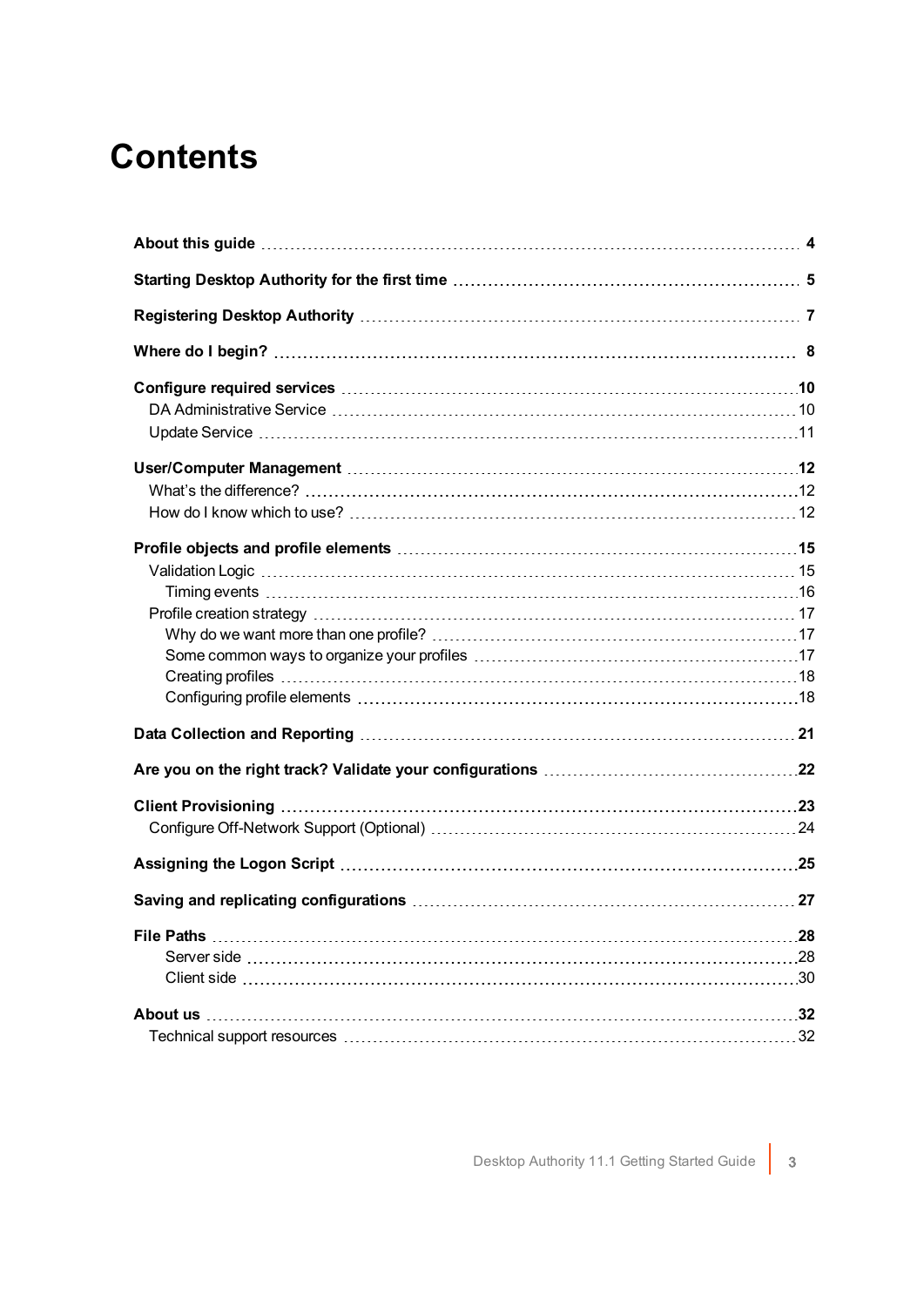# **About this guide**

<span id="page-3-0"></span>Welcome to the Quest® Desktop Authority® Getting Started Guide. This manual is intended to instruct the new Desktop Authority Administrator on how to use the browser based console "Desktop Authority Manager" to configure, manage and secure computers.

This manual covers information regarding the use and configuration of Desktop Authority following its installation. For further information on using this product you may refer to the online help by pressing the help button ( $\bullet$ ) within the Manager. There are also PDF manuals available for download from the Support Portal.

### *All manuals available for download include:*

- Installation and Upgrade Guide
- Getting Started Guide
- Administrator Guide
- Reporting Guide
- Data Dictionary
- Database Diagram
- Release Notes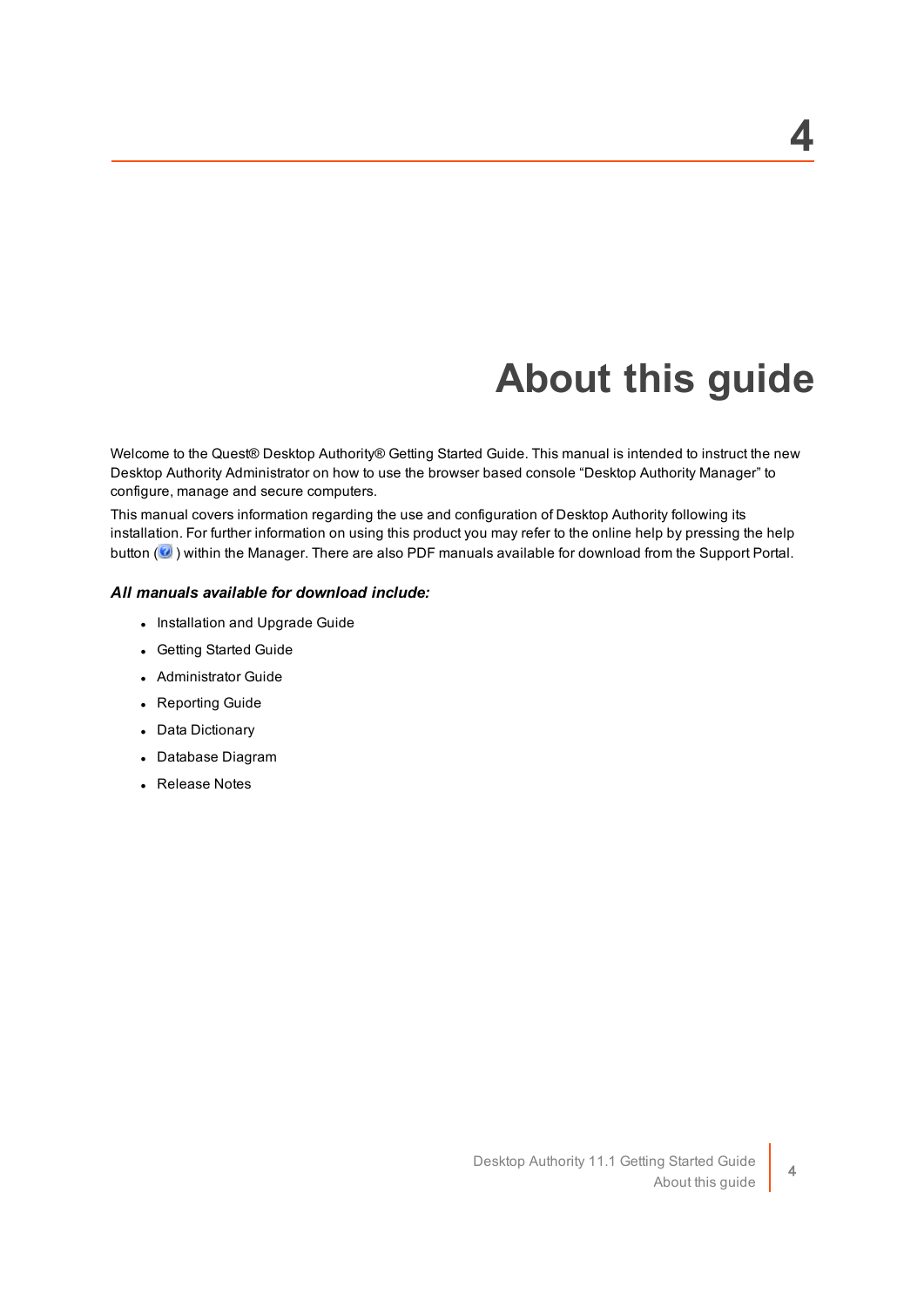# <span id="page-4-0"></span>**Starting Desktop Authority for the first time**

Once Desktop Authority is installed, based on the options selected during the installation, Desktop Authority will be automatically started. If it does not automatically start, you can run it from the Start menu.

Click Start > All Programs > Quest > Desktop Authority Manager > Desktop Authority Manager, to start the Desktop Authority Manager. You will be presented with the Manager and logon dialog within your default web browser.

**Figure 1: Login to the KACE® Desktop Authority Manager**



Enter your User name and Password. Be sure to include the domain with your user name. Optionally you may choose to logon by using your current Windows logon credentials. To do this select the *Use Windows authentication* box.

Once you are logged in, you will see the Desktop Authority Dashboard. Here you will be instructed on how to proceed to get started. There is also a tab which shows new product features.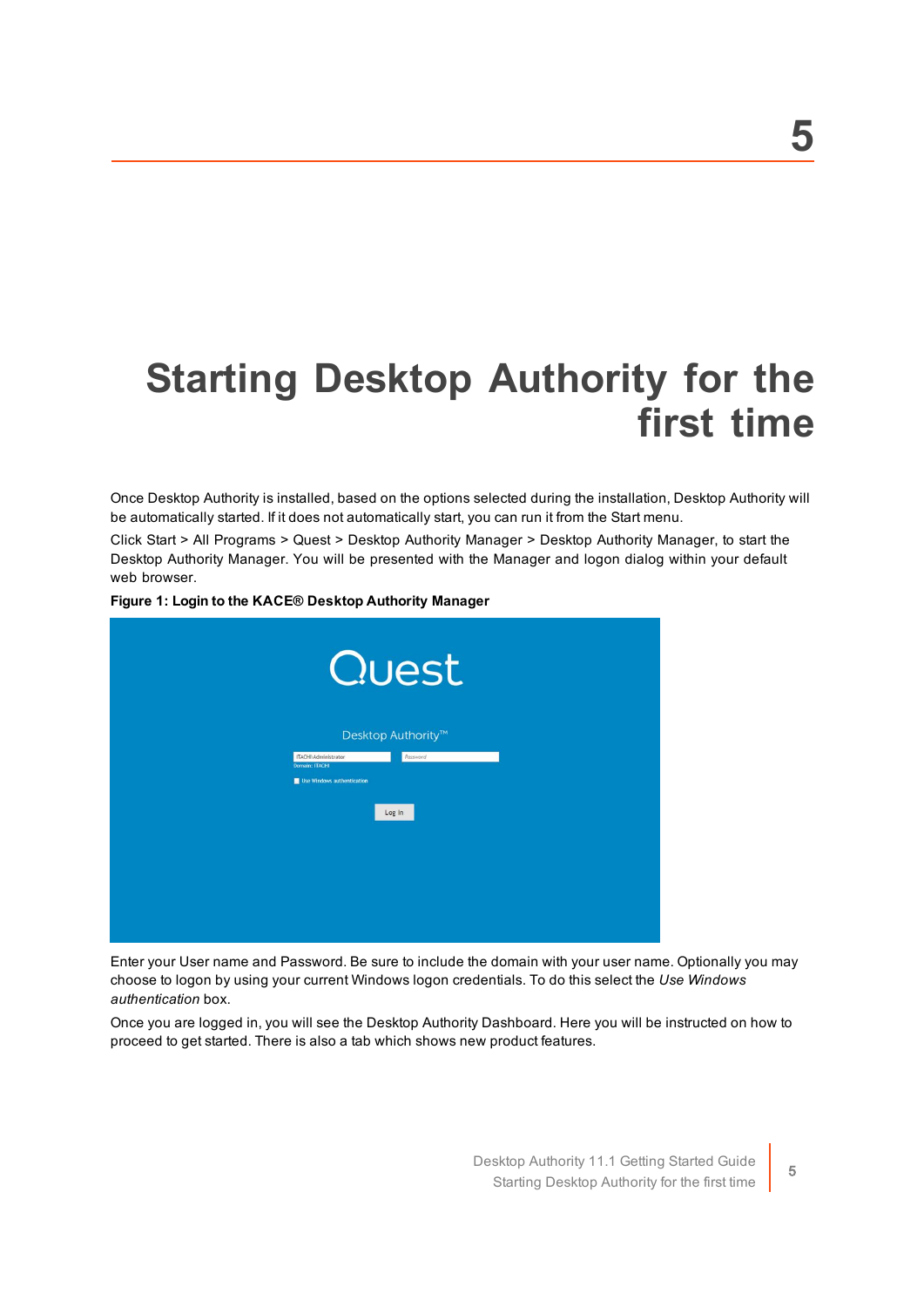#### **Figure 2: KACE® Desktop Authority Dashboard**



The dashboard will be te first dialog to show when logging into the Desktop Authority Manager. If you prefer not to see this each time you log in, check the **Do not show on startup** box. You can re-enable this setting in the Preferences dialog at any time.

The dashboard is your guide to getting started with Desktop Authority. It will remind you of the specific things that need to be done to properly configure the Manager for use. These configurations will be discussed further along in this guide.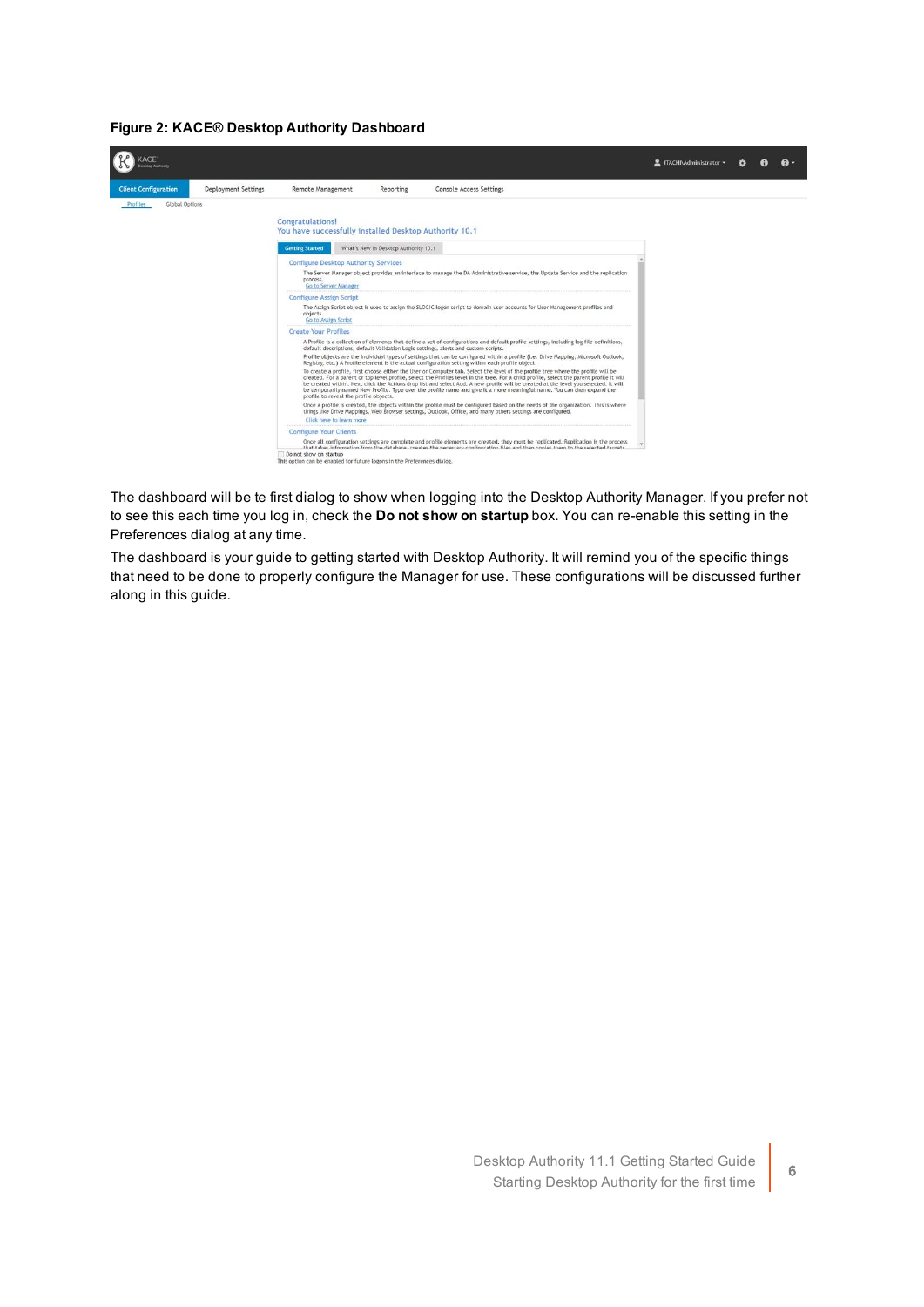## **6**

# <span id="page-6-0"></span>**Registering Desktop Authority**

If you are evaluating Desktop Authority there is no registration necessary.

Once a Desktop Authority license are purchased, you must register the software. Registering the software will remove the evaluation time period shown on the Desktop Authority client side splash screen and in the Desktop Authority Manager.

To register your Desktop Authority licenses, click the Registration link at the bottom of the Manager.

#### **Figure 3: Click Registration to register your licenses of Desktop Authority**

| Replicate changed files (default) $\blacktriangledown$ | Loaded in 0.4 seconds   Version 9.2.0 | Customer Feedback (Registration) Getting Started |                                                    |
|--------------------------------------------------------|---------------------------------------|--------------------------------------------------|----------------------------------------------------|
| l Done                                                 | $\mathbb{R}$                          | Trusted sites   Protected Mode: Off              | $\frac{1}{2}$ = $\frac{1}{2}$ 100% + $\frac{1}{2}$ |

Once on the registration dialog, click the "Add New License" button and enter the required Key. Click Register when finished. Once the registration information is saved, be sure to logout of the Manager and then back in to see the newly licensed features.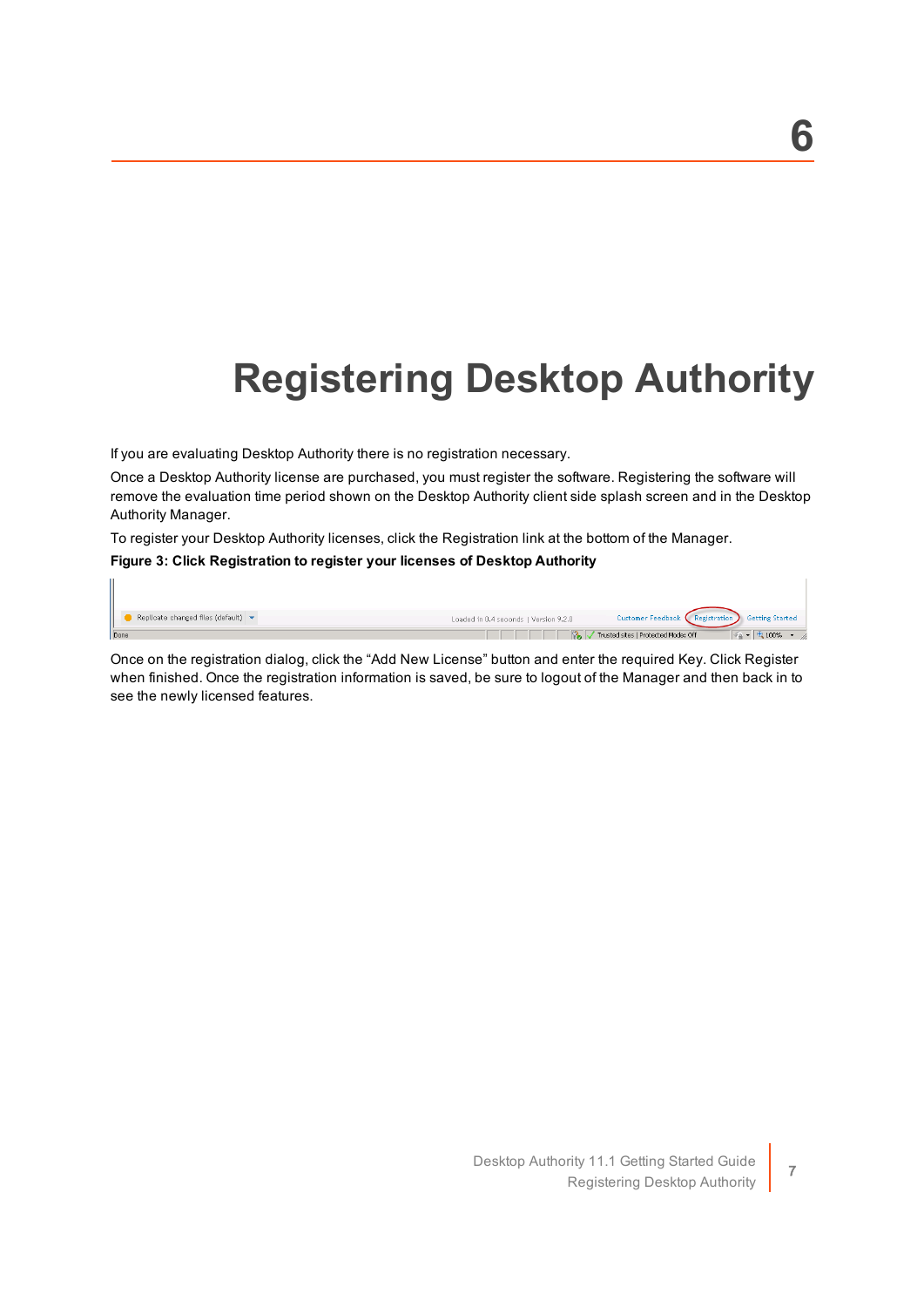# **Where do I begin?**

<span id="page-7-0"></span>There are numerous settings and configurations in Desktop Authority. These settings can be divided into two groups, 1) settings that are available to configure the inner workings of the Manager and backend services and 2) configurations that an administrator creates to provide desktop configuration, management and security for computers in the organization.

The following sections of the Getting Started manual are devoted to creating the settings that will help configure, manage and secure the computers in your organization.

- [Configure](#page-9-0) required services There are several services that are used by the Manager and must be configured for the system to operate correctly. These services include the Desktop Authority Administrative Service and the Update Service.
- [User/Computer](#page-11-0) Management All configurations that will be used to configure your organizations computers fall into either User or Computer Management. Here we will define what the difference is and how you should determine which one to use.
- Profile objects and profile [elements](#page-14-0) In this section we will discuss the basics of creating profiles (a container for common configurations) and the actual elements contained within them.
- [Validation](#page-14-1) Logic Desktop Authority's patented Validation Logic is used to establish which desktops and/or users will receive a particular configuration. In this section we will discuss how to use Validation Logic to provide granular control to the defined profiles and profile elements.
- Data [Collection](#page-20-0) and Reporting Here you will learn about the settings that must be configured in order to run the pre-defined and custom reports. Reports include just about all of the necessary data you need to know to manage your organizations computers.
- Are you on the right track? Validate your [configurations](#page-21-0) In this section we show you how turn on Desktop Authority Trace Files to verify configurations are applied correctly to the right set of computers/users. This technique is also used to troubleshoot configurations that are not working correctly.
- Client [Provisioning](#page-22-0) Client provisioning is used to deploy necessary files to client computers. These files are necessary to support the DA Administrative Client service, Desktop Agent and the Computer Management service. This section will detail how the client provisioning process works.
- [Assigning](#page-24-0) the Logon Script The logon script is the key to deploying user based settings. The KACE® Desktop Authoritylogon script must be assigned to any Active Directory user who is to receive configurations from Desktop Authority. This section will discuss how to assign the logon script.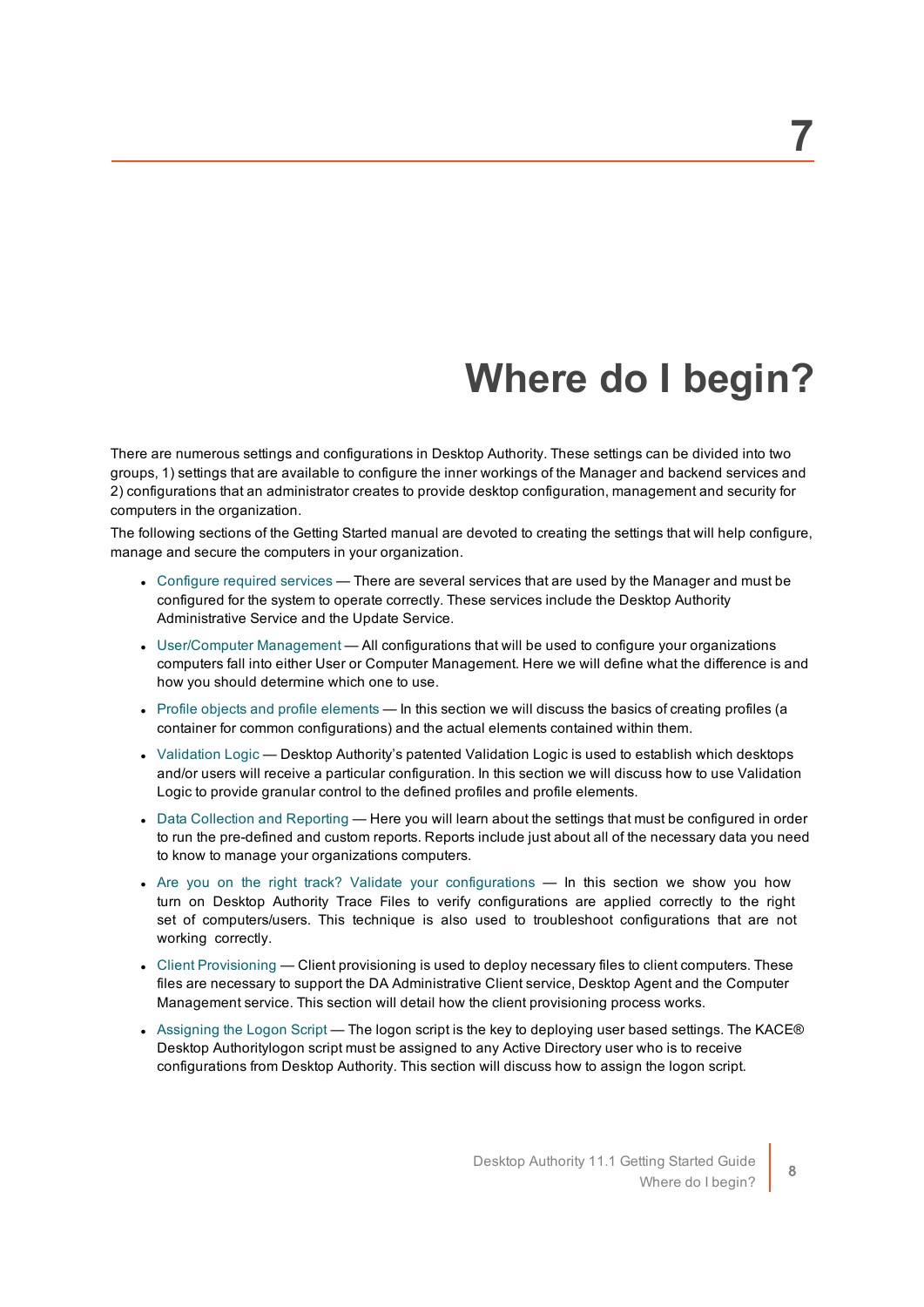• Saving and replicating [configurations](#page-26-0) — The act of replication is how the Desktop Authority configurations are deployed to the computers within the organization. The settings are made available to users who log in to the network and computers that are part of the organization. Here we discuss how the replication process works.

The configurations that support the administration of the Desktop Authority Manager and its back end services are discussed in full detail in the Administrators Guide and the online help.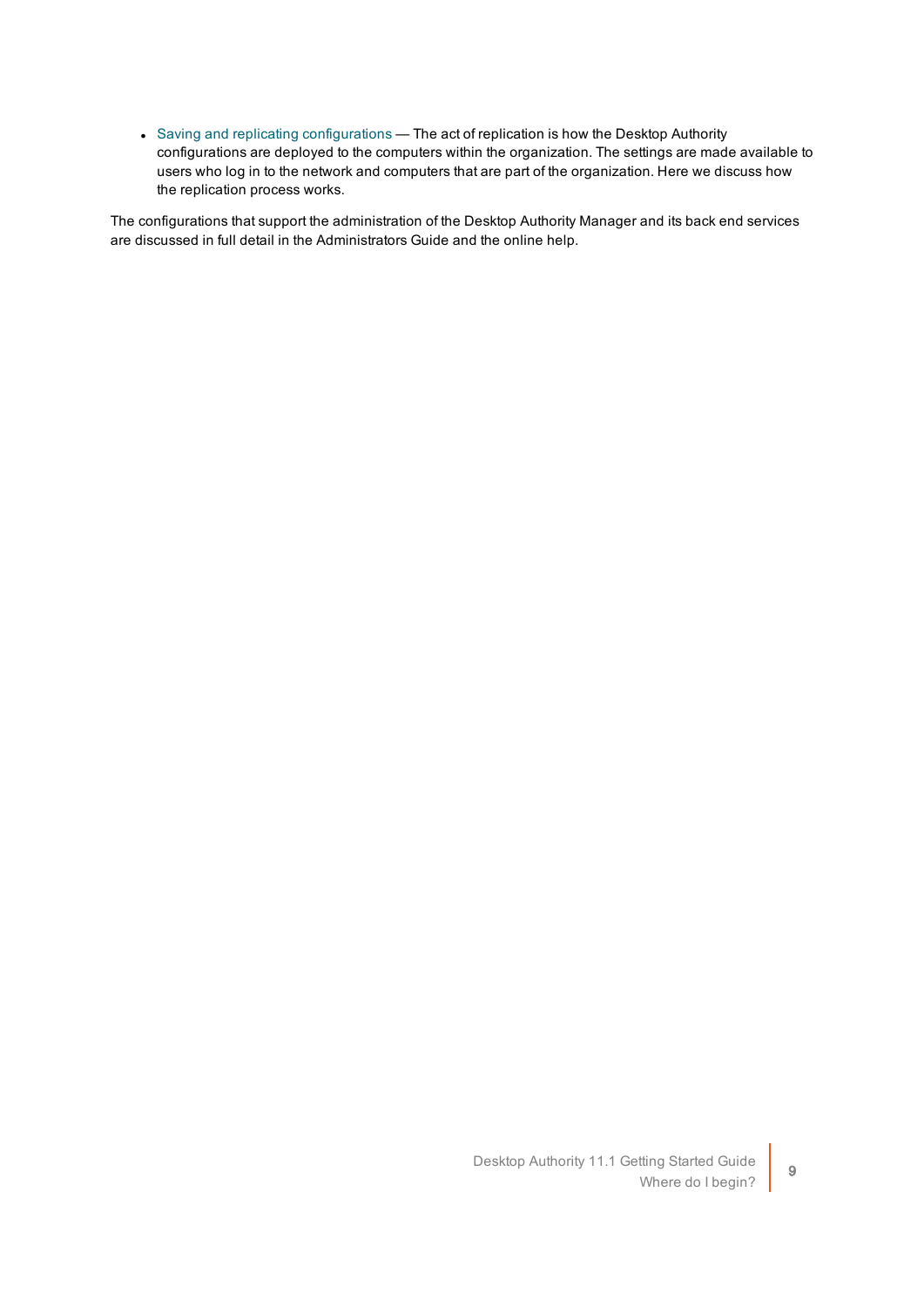# **Configure required services**

<span id="page-9-0"></span>In this section we will cover the installation/configuration of the different services that should be installed following a new installation or system update. These services include the Desktop Authority Administrative Service and the Update Service and will be explained below.

## <span id="page-9-1"></span>**DA Administrative Service**

The DA Administrative service enables Desktop Authority to perform tasks that require administrative rights. This service helps Desktop Authority perform these tasks by installing a client version of the DA Administrative service to each client machine and a complementary version of the DA Administrative service to one or more Domain Controllers within the domain.

To install or update this service, proceed to the Server Manager. Server Manager is a multi-threaded component that provides an interface to manage the DA Administrative Service, the replication process and the Update Service.

The first thing you will need to do is to load Server Manager with the servers that will be used by Desktop Authority. Click on the Go to Server Manager link on the Getting Started tab or click on Deployment Settings in the top menu.

Click the **Discover** button to have Server Manager automatically find existing Domain Controllers on the network. You can also manually add servers using the **Add** button. You will want to add servers/domain controllers that will be used for replication and hosting of the DA Administrative Service and Update Service.

Once the appropriate servers are added to the Server Manager grid, you will need to configure the DA Administrative Service. You will see a column in the grid for this service. Click on a server in the grid to add this service to. Once selected, click on the **Administrative Service** button and choose Install from the drop down menu. This will bring you to the service settings.

Provide two sets of credentials for the service. This service requires two unique user accounts. The Server user account (domain admin) is used on each Domain Controller to remotely install the Desktop Authority Administrative Client Service on each workstation. Therefore, the Server user account (server side service) must have Local Admin rights to all workstations. In most circumstances, this account will be one that is a member of the Domain Admins group.

The Client User account (client side service) is used on each workstation to make registry changes, install software, add printers, synchronize time and perform any other task that may require elevated privileges during the logon, logoff or shutdown events. The Client user account should be a member of the Domain Users group.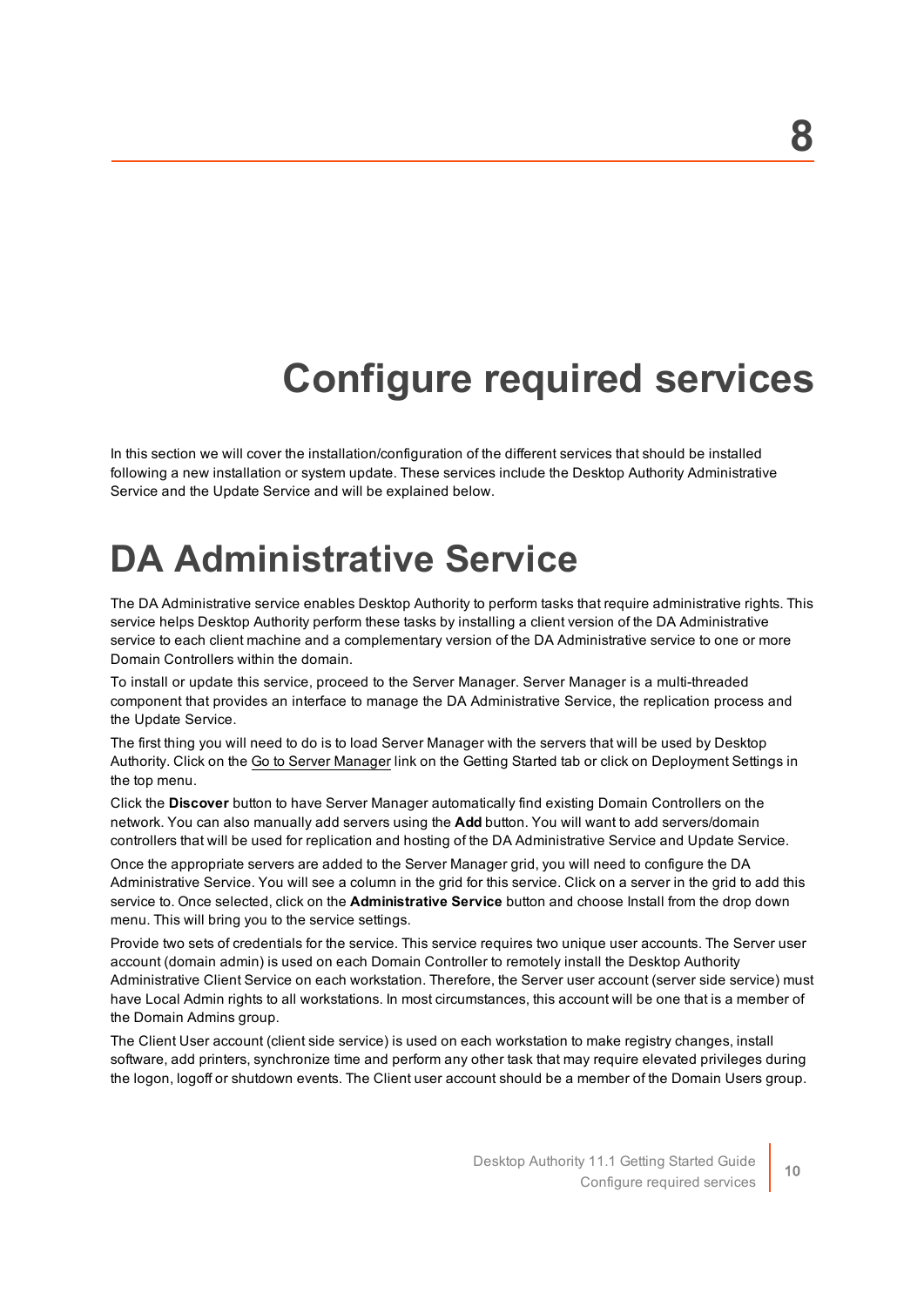<span id="page-10-0"></span>Click **Install** once the account credentials are entered. You will see the progress of the service installation. Once complete, click the Back link to go back to the Server Manager grid.

# **Update Service**

The Update Service is only used for MSI Packages and is installed in the Server Manager. If you have not done so yet, you will need to load Server Manager with the servers that will be used by Desktop Authority. Click the **Discover** button to have Server Manager automatically find existing Domain Controllers on the network. You can also manually add servers using the **Add** button. You will want to add servers/domain controllers that will be used for replication and hosting of the DA Administrative Service and Update Service.

Once the appropriate servers are added to the Server Manager grid, you will need to configure the Update Service. You will see a column in the grid for this service. Click on a server in the grid to add this service to. Once selected, click on the **Update Service** button and choose Install from the drop down menu. This will bring you to the service settings.

The user account configured for this service must be a member of the Local Administrators group on the server in which the service is being installed to. This account must have Local Administrator access to the Operations Master server, as well as access to the Internet.

Click **Install** once the account credentials are entered. You will see the progress of the service installation. Once complete, click the Back link to go back to the Server Manager grid.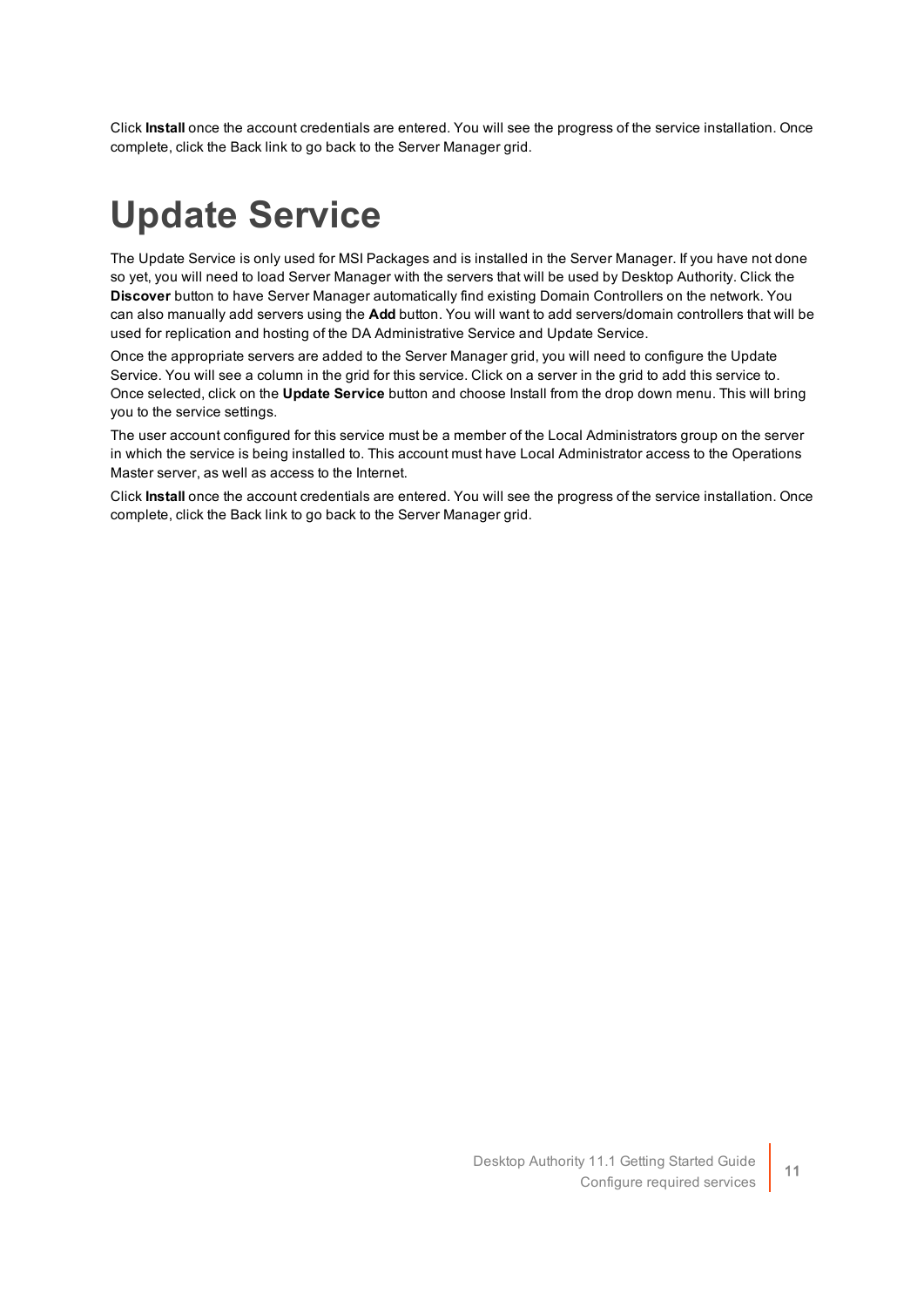### **9**

# **User/Computer Management**

<span id="page-11-1"></span><span id="page-11-0"></span>In this section we will cover the difference between User and Computer Management. We will also discuss how to decide if a specific configuration belongs in a User Management profile or a Computer Management profile.

## **What's the difference?**

Computer Management supports configurations of the computer operating system and options that apply to all users of the machine. These settings are configured whether there is a user logged on the system or not. Computer Management settings are applied during a workstations Startup, Shutdown, Refresh, and/or Scheduled events.

User Management objects are used to apply settings that are specific to the User environment and occur only when a user is logged on to the computer. These settings are applied at user Logon, Logoff and Refresh intervals. Note: The Computer and User Refresh intervals are separate from each other (two separate timers).

## <span id="page-11-2"></span>**How do I know which to use?**

The User and Computer Management containers each have their own set of profile objects.

**Table 1: User and Computer Management profile objects**

| <b>Computer Management</b> | <b>User Management</b>    |
|----------------------------|---------------------------|
| • Application Launcher     | • Application Launcher    |
| • MSI Packages             | • MSI Packages            |
| • Service Pack Deployment  | • Service Pack Deployment |
| Registry<br>$\bullet$      | • Security Policies       |
| • Wake On LAN Deployment   | • USB/Port Security       |
| Data Collection            | • Windows Firewall        |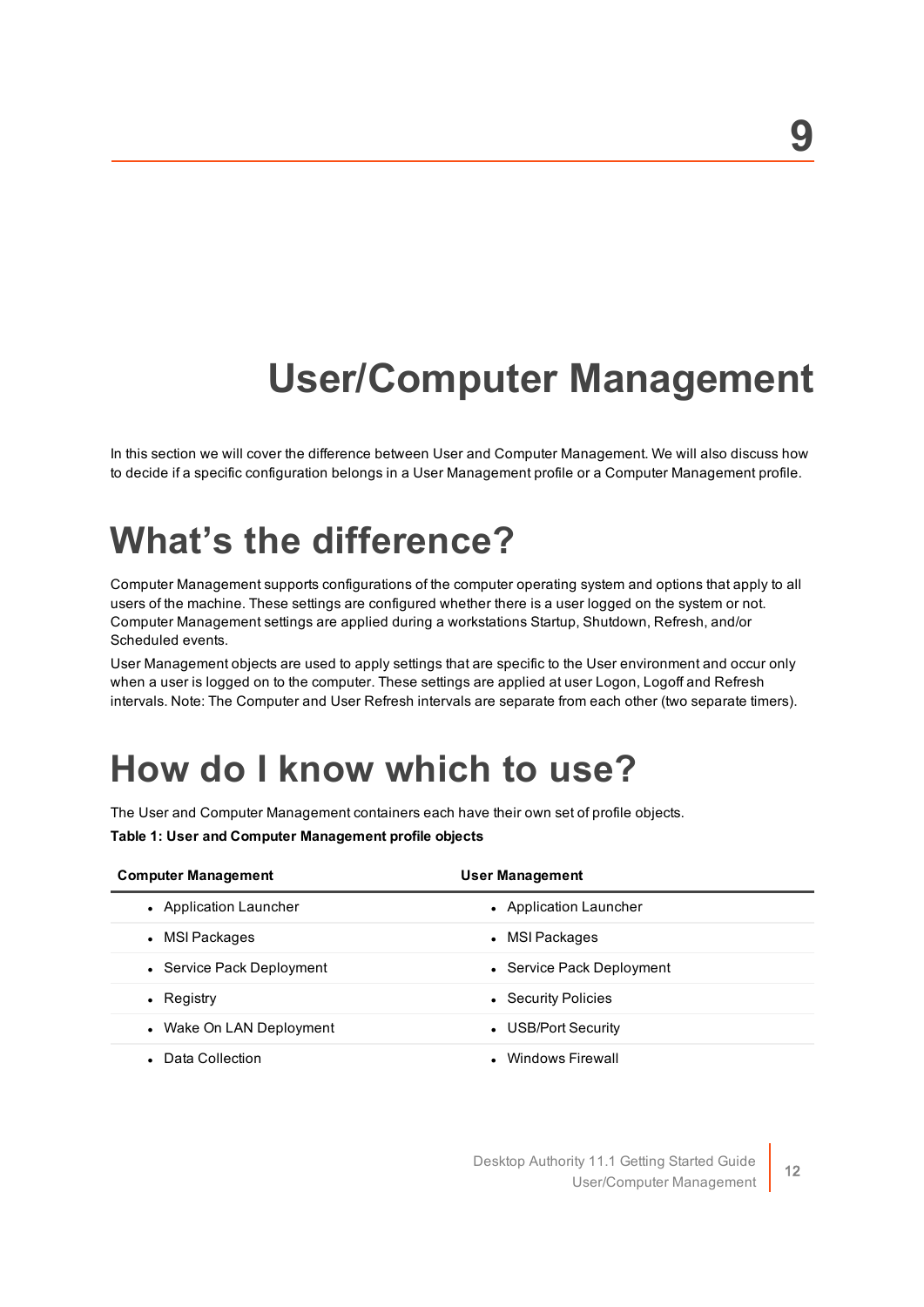| <b>Computer Management</b> | <b>User Management</b>                         |
|----------------------------|------------------------------------------------|
|                            | • Alerts                                       |
|                            | <b>Common Folder Redirection</b><br>$\bullet$  |
|                            | • Display                                      |
|                            | • Drive Mappings                               |
|                            | Environment<br>$\bullet$                       |
|                            | • File Operations                              |
|                            | • File/Registry Permissions                    |
|                            | • Folder Redirection                           |
|                            | • General                                      |
|                            | • Group Policy Templates                       |
|                            | • INI Files                                    |
|                            | • Legal Notice                                 |
|                            | • Logging                                      |
|                            | • Message Boxes                                |
|                            | • Microsoft Office Settings                    |
|                            | <b>Microsoft Outlook Profiles</b><br>$\bullet$ |
|                            | • Microsoft Outlook Settings                   |
|                            | OneDrive                                       |
|                            | • Path                                         |
|                            | • Printers                                     |
|                            | • Registry                                     |
|                            | • Remote Management                            |
|                            | Shortcuts<br>$\bullet$                         |
|                            | • Time Synchronization                         |
|                            | Web Browser<br>$\bullet$                       |
|                            | • Inactivity                                   |
|                            | • Power Schemes                                |
|                            | • Post-Engine Scripts                          |
|                            | • Pre-Engine Scripts                           |
|                            | • Data Collection                              |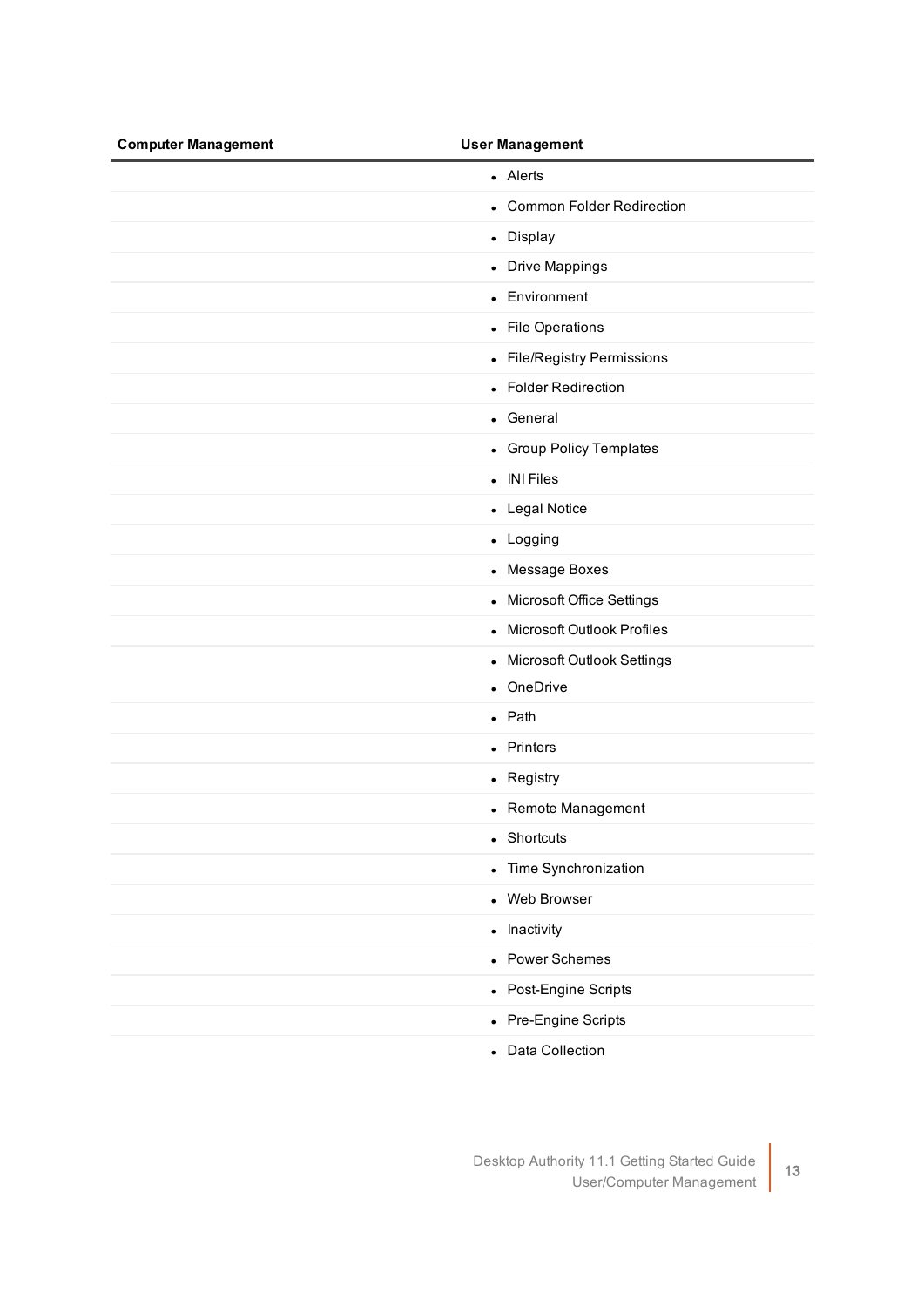You will notice by looking at these categories, most of them are under either User Management **or** Computer Management. However, for a few of them, they appear in both User **and** Computer Management.

First determine if the setting to be configured belongs to User, Computer or both. If it only belongs to one of them, then the decision is easy. When the setting belongs to both User and Computer Management you must use further deduction to determine the correct placement.

### *You must now ask yourself a few questions:*

- 1. Is this setting for one or more specific users? If so, then it belongs under User Management.
- 2. Is this setting for a specific Operating System? If so, then it belongs to Computer Management.
- 3. Does this setting pertain to a server (not terminal server)? If so, then it belongs to Computer Management.
- 4. Is this a setting that can be configured under both, User or Computer Management, opt for Computer Management. This may reduce the user's logon/logoff time.

As with most things, since Desktop Authority is such a flexible tool, there will be some configurations that can be configured in more than one way. If you are not exactly sure how to configure a setting, use common sense and test the setting with a test user first.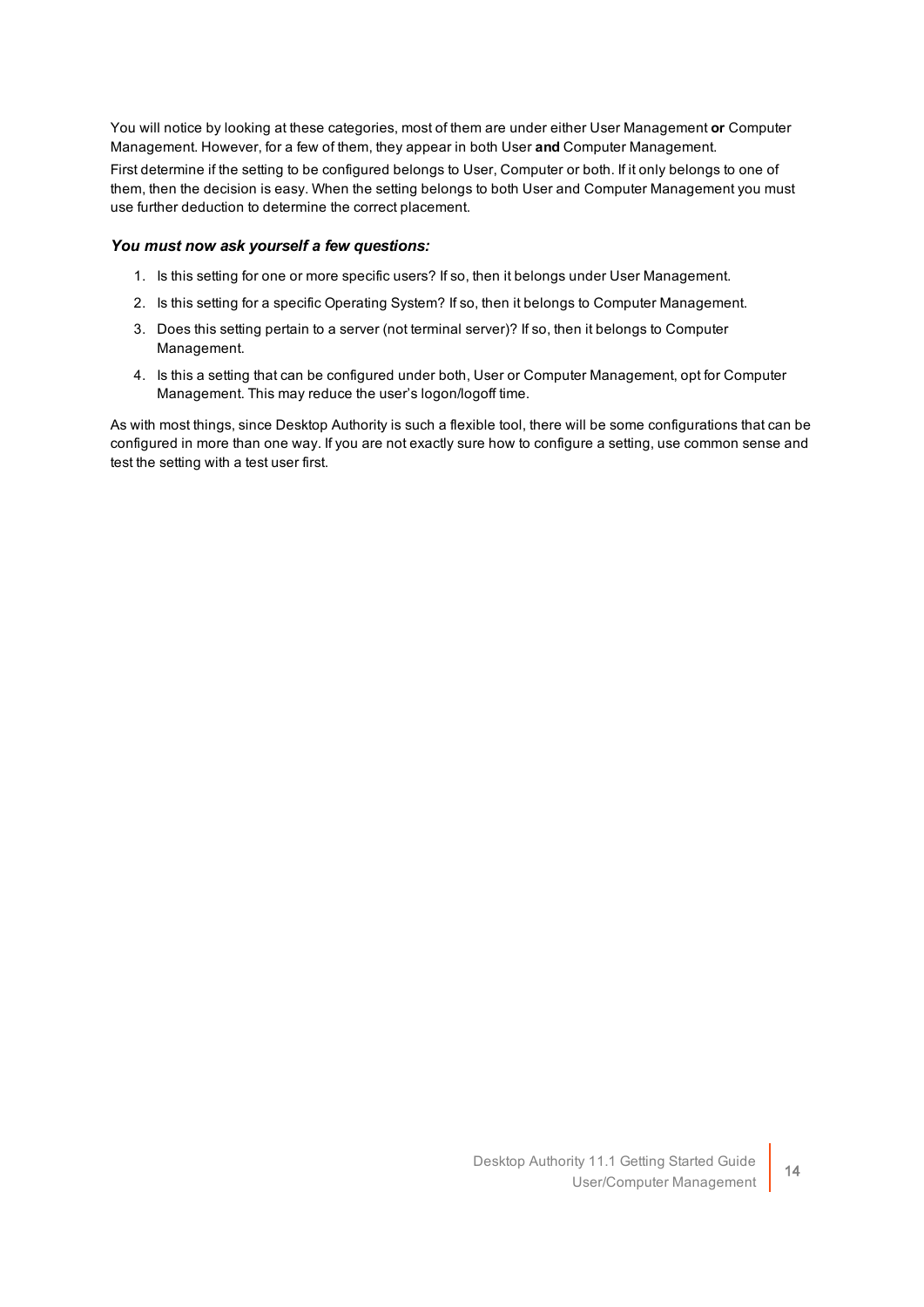# <span id="page-14-0"></span>**Profile objects and profile elements**

A Profile is a collection of elements that define a set of configurations and default profile settings, including definitions (used to create custom variables), default descriptions, Validation Logic, default Validation Logic settings (default Validation Logic settings are used when new profile elements are created).

Profile objects are the individual types of settings that can be configured within a profile (i.e. Drive Mappings, Microsoft Outlook, Registry, Printers, etc.) A Profile element is the actual configuration setting within each profile object.

| ACE <sup>®</sup><br>esktop Authority                       |                                                                                                                |                                |                                                                      | ■ ITACHI\Administrator ▼<br>$\mathbf{0}$<br>A<br>۰ |
|------------------------------------------------------------|----------------------------------------------------------------------------------------------------------------|--------------------------------|----------------------------------------------------------------------|----------------------------------------------------|
| <b>Client Configuration</b>                                | <b>Deployment Settings</b><br><b>Remote Management</b><br>Reporting                                            | <b>Console Access Settings</b> |                                                                      | <b>Favorites</b> $\bigoplus$ $\bigoplus$           |
| <b>Global Options</b><br><b>Profiles</b>                   |                                                                                                                |                                |                                                                      |                                                    |
| Computer<br><b>User</b>                                    | New Profile - Remote Management                                                                                |                                |                                                                      | $\left(2\right)$                                   |
| 个 Up<br>$\downarrow$ Down<br>$+$ Add                       | Actions $\sim$<br>$\Box$<br>+ Add / Edit 个 Up ↓ Down Actions ▼                                                 |                                |                                                                      | Filter Off                                         |
| Profiles<br>$\vee$ <b>New Profile</b> (1)                  | - Profile Order<br>Description                                                                                 | <b>Action</b>                  | Port                                                                 |                                                    |
| Pre-Engine Scripts                                         | [Created: administrator 2012R2-DC1-L 06/26/2017 16:10]<br>$\overline{1}$                                       | Install                        | 7007                                                                 |                                                    |
| General                                                    |                                                                                                                |                                |                                                                      |                                                    |
| <b>Time Synchronization</b>                                |                                                                                                                |                                |                                                                      |                                                    |
| <b>Legal Notice</b>                                        |                                                                                                                | <b>Profile element</b>         |                                                                      |                                                    |
| <b>Display</b>                                             |                                                                                                                |                                |                                                                      |                                                    |
| <b>USB/Port Security</b>                                   | <b>Profile objects</b>                                                                                         |                                |                                                                      |                                                    |
| <b>Security Policies</b>                                   |                                                                                                                |                                |                                                                      |                                                    |
| <b>Group Policy Templates</b>                              |                                                                                                                |                                |                                                                      |                                                    |
| Registry                                                   |                                                                                                                |                                |                                                                      |                                                    |
| <b>Drive Mappings</b>                                      |                                                                                                                |                                |                                                                      |                                                    |
| Path                                                       |                                                                                                                |                                |                                                                      |                                                    |
| Environment                                                |                                                                                                                |                                |                                                                      |                                                    |
| Service Pack Deployment                                    |                                                                                                                |                                |                                                                      |                                                    |
| <b>Application Launcher</b>                                |                                                                                                                |                                |                                                                      |                                                    |
| <b>MSI Packages</b>                                        |                                                                                                                |                                |                                                                      |                                                    |
| <b>Printers</b>                                            |                                                                                                                |                                |                                                                      |                                                    |
| <b>INFERES</b>                                             |                                                                                                                |                                |                                                                      |                                                    |
| <b>Folder Redirection</b>                                  |                                                                                                                |                                |                                                                      |                                                    |
| <b>Common Folder Redirection</b><br><b>File Operations</b> |                                                                                                                |                                |                                                                      |                                                    |
|                                                            | $ \langle \ \langle \ \text{Page} \ \text{1} \ \ \text{Go of} \ \text{1} \ \rangle \ \rangle $<br>$\mathbf{v}$ |                                |                                                                      | Items per page 50 Go                               |
| Replicate changed files (default) $\blacktriangledown$     |                                                                                                                |                                | Loaded in 0.24 seconds   Version 10.1.0.904 Beta1  Customer Feedback | <b>Registration Getting Started</b>                |

**Figure 4: Detailed view of Profiles, Profile objects and Profile elements**

# <span id="page-14-1"></span>**Validation Logic**

In order for profiles and configuration elements to be processed for users or on computers, Desktop Authority must qualify whether a profile or a profile element should be applied to a workstation and/or user. Validation Logic is used to determine this. A set of rules is created for every profile and profile element setting within the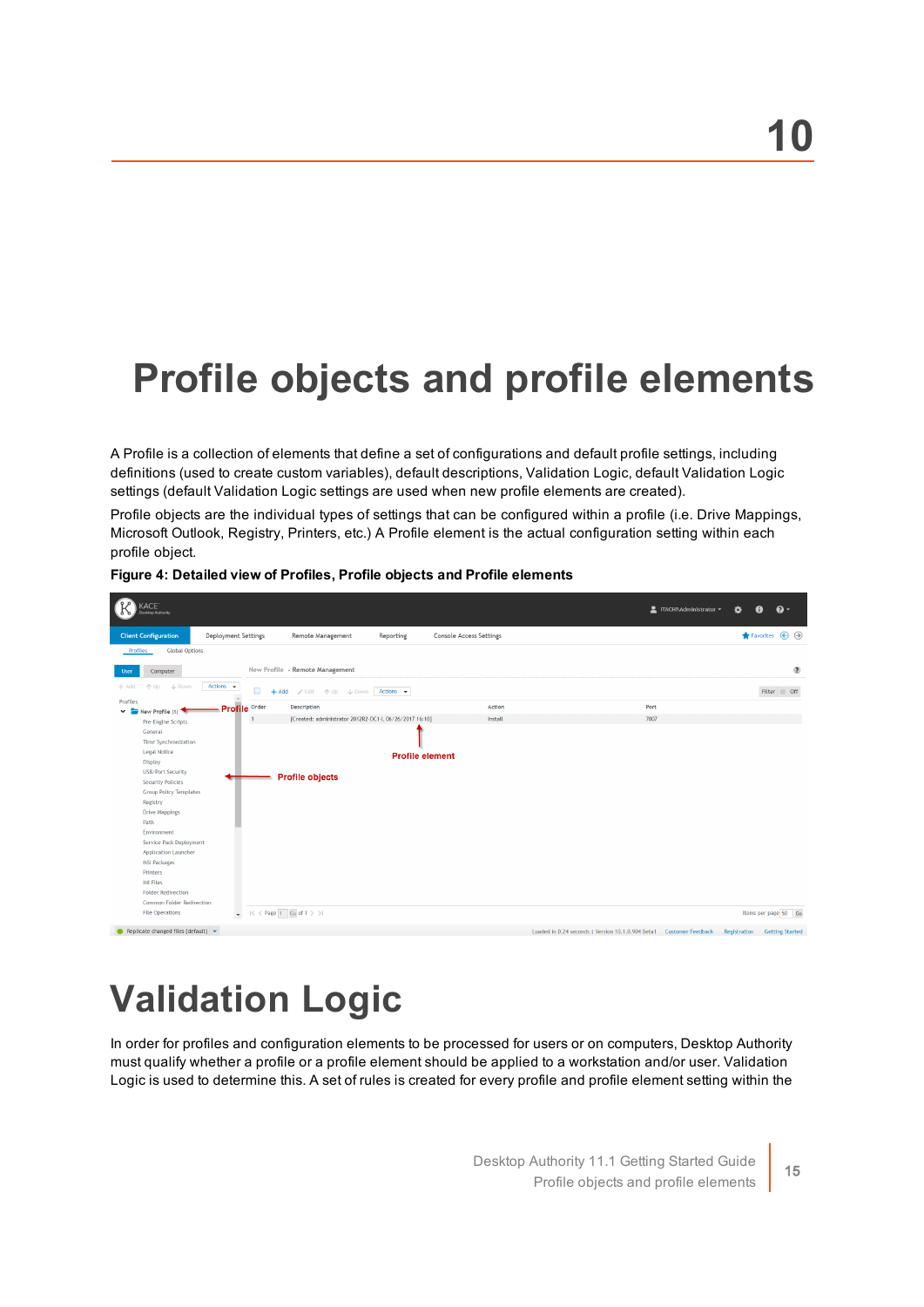Manager. This set of rules includes the definition of connection types, class types, operating systems, virtual environment and many other types.

For every profile and profile element setting there is a Validation Logic tab. Select this tab and configure who or what type of computer the profile and/or setting should be applied to.

 $\circ$  Note: User based Validation Logic type rules are not available for use within Computer Management Validation Logic.

Here is an example of how validation logic might be used:

Let's say there is a share that you want to configure for the Sales department and you want to use Drive F:\. Using the Drive Mappings profile object, you will create an element and use Validation Logic to determine who is in the Sales department and therefore who will validate for this drive mapping. The Validation Logic for this element can use either Organizational Unit or User Group validation logic type, depending upon the OU and User setup in Active Directory.

### **Figure 5: Example of Validation Logic usage**

| New Profile . Drive Mappings |                                                           |             |                                    |
|------------------------------|-----------------------------------------------------------|-------------|------------------------------------|
|                              | [Created: Administrator WIN-S4Q2DLR23H8 02/25/2014 12:41] |             |                                    |
| Settings                     | Validation Logic<br>Notes                                 |             |                                    |
| Action                       |                                                           |             |                                    |
| Letter                       | D<br>▼                                                    |             |                                    |
| Path                         | Lo461G\SalesTeam                                          | Browse      |                                    |
|                              | Delete (appends /DELETE to path)                          |             |                                    |
|                              | Pe<br>Validation Logic<br>Settings<br>Hi                  | Notes       |                                    |
| Explorer label               | <b>Standard Rules</b><br>Validation Logic Rules           |             |                                    |
| If this drive fails to map   | Cor<br>$\blacktriangleright$ Confirm<br>Cancel            |             |                                    |
|                              | Parameter                                                 | Operator    | Select organizational unit         |
|                              | > Computer Information                                    | ®Equals     | Browse<br>SalesTeam                |
|                              | Custom Validation<br>⋗                                    | ◯ Not equal | Include child organizational units |
|                              | Network Membership<br>$\check{ }$                         |             |                                    |
|                              | Authenticating Domain                                     |             |                                    |
|                              | Computer Domain                                           |             |                                    |
|                              | Computer Group                                            |             |                                    |
|                              | Organizational Unit (Computer)                            |             |                                    |
|                              | Organizational Unit (User)                                |             |                                    |
|                              | Primary Group                                             |             |                                    |
|                              | Site                                                      |             |                                    |
|                              | User Group                                                |             |                                    |
|                              | User Name                                                 |             |                                    |
|                              | Terminal Services<br>⋗                                    |             |                                    |
|                              | Timing and Events<br>⋗                                    |             |                                    |

### <span id="page-15-0"></span>**Timing events**

Desktop Authority elements are configured to be applied to the User and/or Computer at specific times during the logon, logoff process of the user or startup and/or shutdown process of the computer. Timing allows elements to be applied at the appropriate event.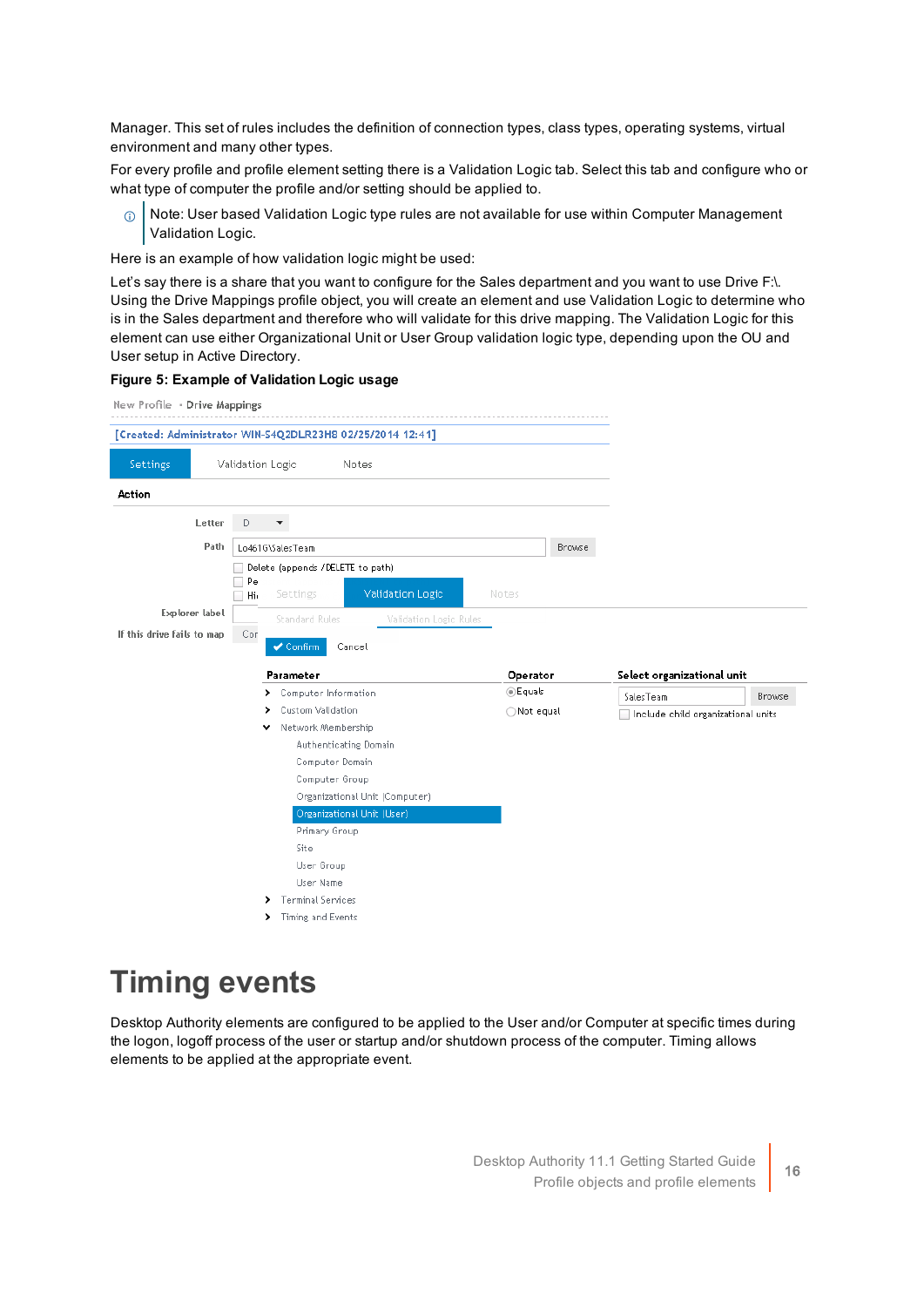Computer Management elements can be set to configure during a computer startup event, computer shutdown event, refresh interval or based on a specific schedule. Refresh is an event that occurs every 60 minutes following the computers startup event. A scheduled event can be set to occur one time, daily, weekly or monthly.

User Management elements can be configured to be applied to the User environment on a computer during the client logon process and client logoff process and/or refresh interval. A refresh event occurs every 60 minutes following a client logon.

Note: A User Management refresh interval is entirely different from the Computer Management refresh timing interval. They are two separately timed events. The Computer Refresh timer begins following the computer startup. The User Refresh timer begins immediately following a user logon.

## <span id="page-16-0"></span>**Profile creation strategy**

There are a million and one ways that profiles can be created and used within Desktop Authority. There is not really a right or wrong way, and it will vary based on the organization's needs. Most often, you will want to use more than one profile to hold all of the organization's configurations.

A smaller organization might not have as many Profiles as a larger one, but this still varies based on the company's needs.

### <span id="page-16-1"></span>**Why do we want more than one profile?**

Using more than one profile enables greater manageability and control over client configurations. Using multiple profiles also allows the individual profiles to process faster. Multiple profiles will break down a large number of configurations into smaller groups of configurations, where not all settings will need to be validated at logon time. If a profile is deemed to be invalid for the client, all elements in the profile are bypassed thus saving the processing time it would have normally taken to validate each of the elements separately.

It also makes management of the profiles easier. For instance, if there is a specific profile for the Sales department, you know that when making any changes, it is the only profile that must be touched.

User Management and Computer Management are two separate entities in the Profile tree. They each have their own parent profiles, child profiles, profile objects and profile elements. Keep this in mind when determining how to setup your profiles.

### <span id="page-16-2"></span>**Some common ways to organize your profiles**

- Group (User or Computer Group)
- Site
- Location (by IP Address or possibly Computer Name if the naming convention is location based.)
- Desktop, Laptop, Terminal Servers, Member servers, Virtual Environment.
- Timing (Logon, Logoff, Refresh)

Be sure to give your profiles meaningful names. You may want to draw up a profile map so anyone using the manager will know where to find particular types of elements..

Example profile map:

User Management

Profiles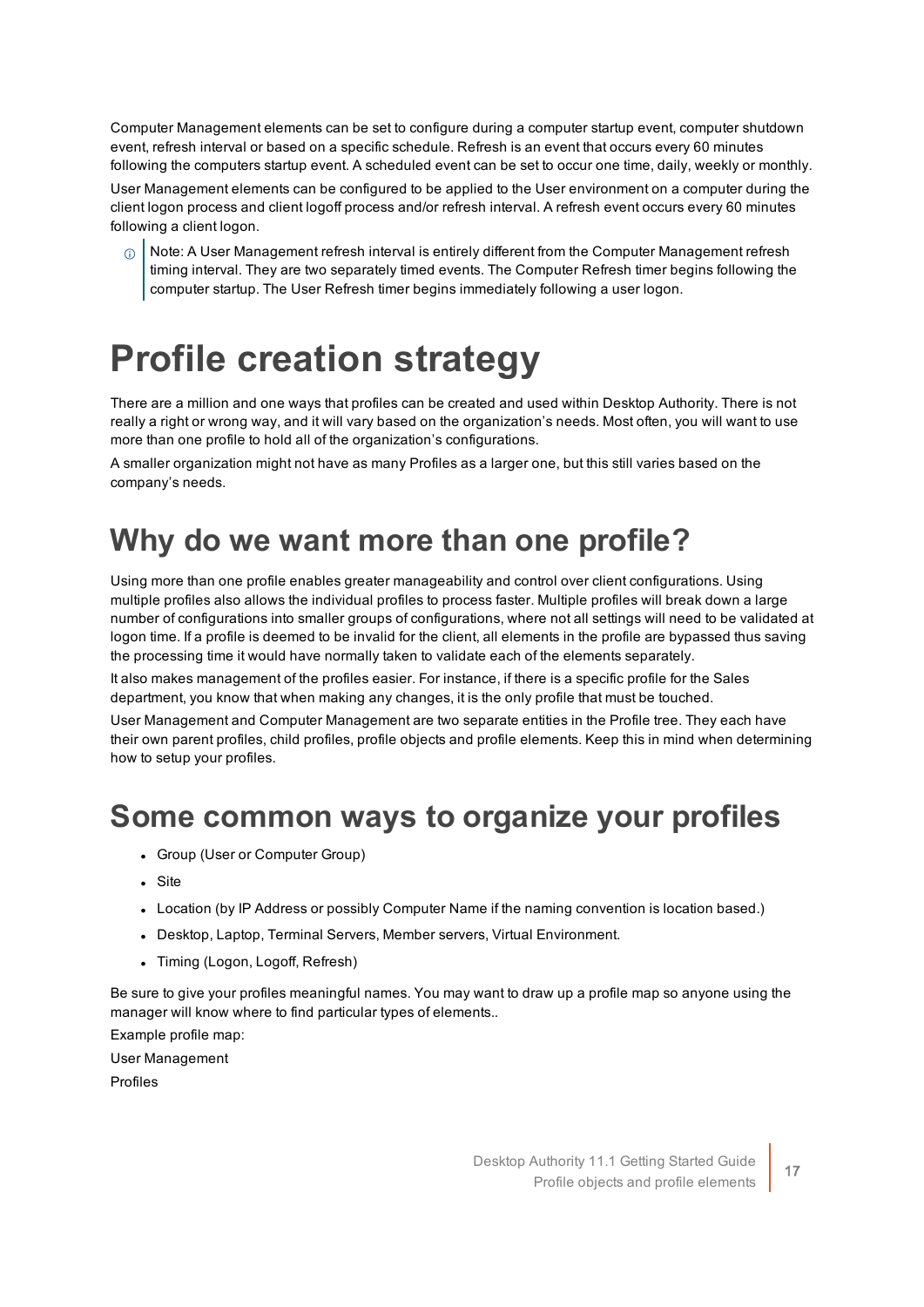ACME – Main company profile (all common settings here)

- ACME.STL Child profile Seattle office (settings specific to Seattle office)
	- Profile validation logic: SITE = ACME.STL
- ACME.NY Child profile NY division (settings specific to NY office)
	- $\bullet$  Profile validation logic: SITE = ACME.NY
- ACME.SALES Child profile Sales dept settings, all offices
	- Profile validation logic: COMPUTER/USER GROUP = SALES

Once you have decided how your profiles will be mapped, go into the Manager and create each parent and child profile.

### <span id="page-17-0"></span>**Creating profiles**

To create a profile, first choose either the User or Computer tab. Select the level of the profile tree where the profile will be created. For a parent or top level profile, select the Profiles level in the tree. For a child profile, select the parent profile it will be created within. Next click the **Actions** drop list and select Add. A new profile will be created at the level you selected. It will be temporarily named New Profile. Type over the profile name and give it a more meaningful name. You can then expand the profile to reveal the profile objects.

### **Figure 6: Creating a profile**



When a profile is created, don't forget to update the Validation Logic. The profile validation logic will affect all elements within the profile. If the workstation validates for the profile, then the elements defined within it will also go through their own validation process. However if the workstation does not validate for the profile, then NONE of the profile elements will be inspected for validity with that computer/user.

### <span id="page-17-1"></span>**Configuring profile elements**

Within each profile there are profile objects. Profile elements are created within profile objects. Let's walk through the creation of a few different types of profile elements.

The Drive Mappings object is one of the most often used profile objects. It is used to map a drive letter to a shared network resource.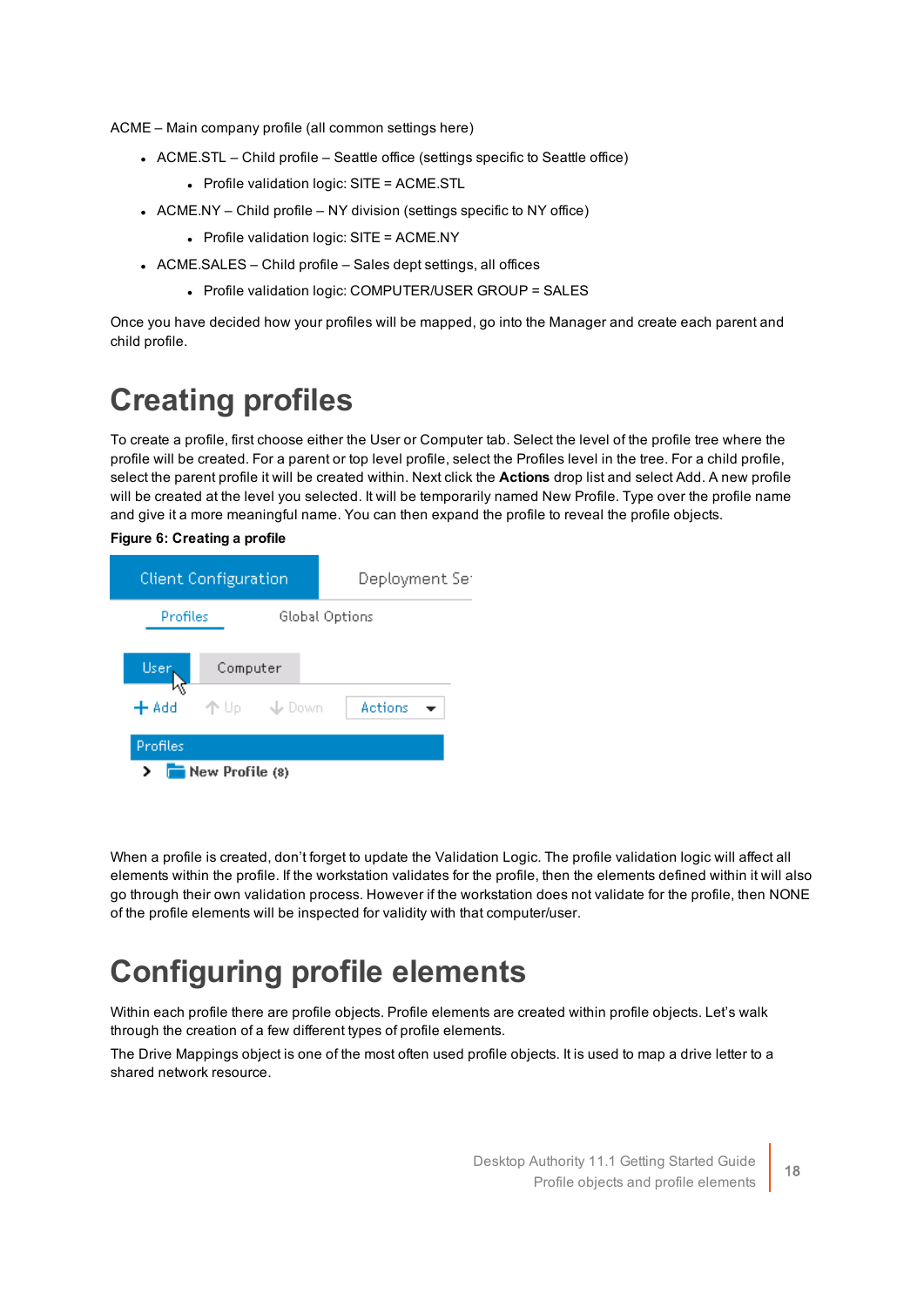### *Let's first create the Drive Mapping element. It can be found within the User Management profile objects.*

- 1. Expand the profile's categories.
- 2. Expand the Configuration Management category and click on the Drive Mappings object.
- 3. Once the object is selected, it is displayed in the right hand pane of the console.
- 4. Click the **Add** button. The Drive Mappings Settings tab will be displayed. This is where you configurations will be made.
- 5. Choose a drive letter to use for the mapped drive.
- 6. Next choose the network location that the drive will be mapped to. Click the resource browser to locate it or enter the path manually.
- 7. Now we will fill in the Validation Logic. Click on the Validation Logic tab.
- 8. Select the specific Class, OS, Connection Type, Timing, Virtualization and Platform this element will apply to.
- 9. The last part of this element will define the specific validation rules. Select the Validation Logic Rules tab. If the drive mapping will apply to all users, there is no need to define any rules. However, let's pretend that the mapping we are defining will need to be applied to all users in the HR department, regardless of what computer they logon from. This rule can be created a few different ways depending on how the users are defined in Active Directory. For this example we will say that the HR users all belong to an Organizational Unit called HR\_DEPT. Let's select the Organizational Unit (User) parameter. We will select the Equals Operator and select the Active Directory Organizational Unit or HR\_DEPT. Click on the resource browser button to locate it in AD. Click Confirm to save the Validation Logic Rule.
- 10. This element is now complete. Click the **Save** button to save the element.

Let's configure another element. This time we will configure a Registry setting. Before jumping in and creating the element. We must give this one some thought.

This new Registry setting will override the default computer refresh interval.

The Registry profile object is one of the few objects that can be configured in both the User Management and Computer Management profile object trees. It is based on the context of the registry setting. Is it user based or computer based?

### *Since it is the computer refresh interval we will be working with, we will use the Computer Management Registry object. Select the Computer tab in the profile tree.*

- 1. Expand the profile's categories.
- 2. Expand the Configuration Management category and click on the Registry object.
- 3. Once the object is selected, it is displayed in the right hand pane of the console.
- 4. Click the **Add** button. You will be redirected to the Registry Settings tab. This is where you configurations will be made.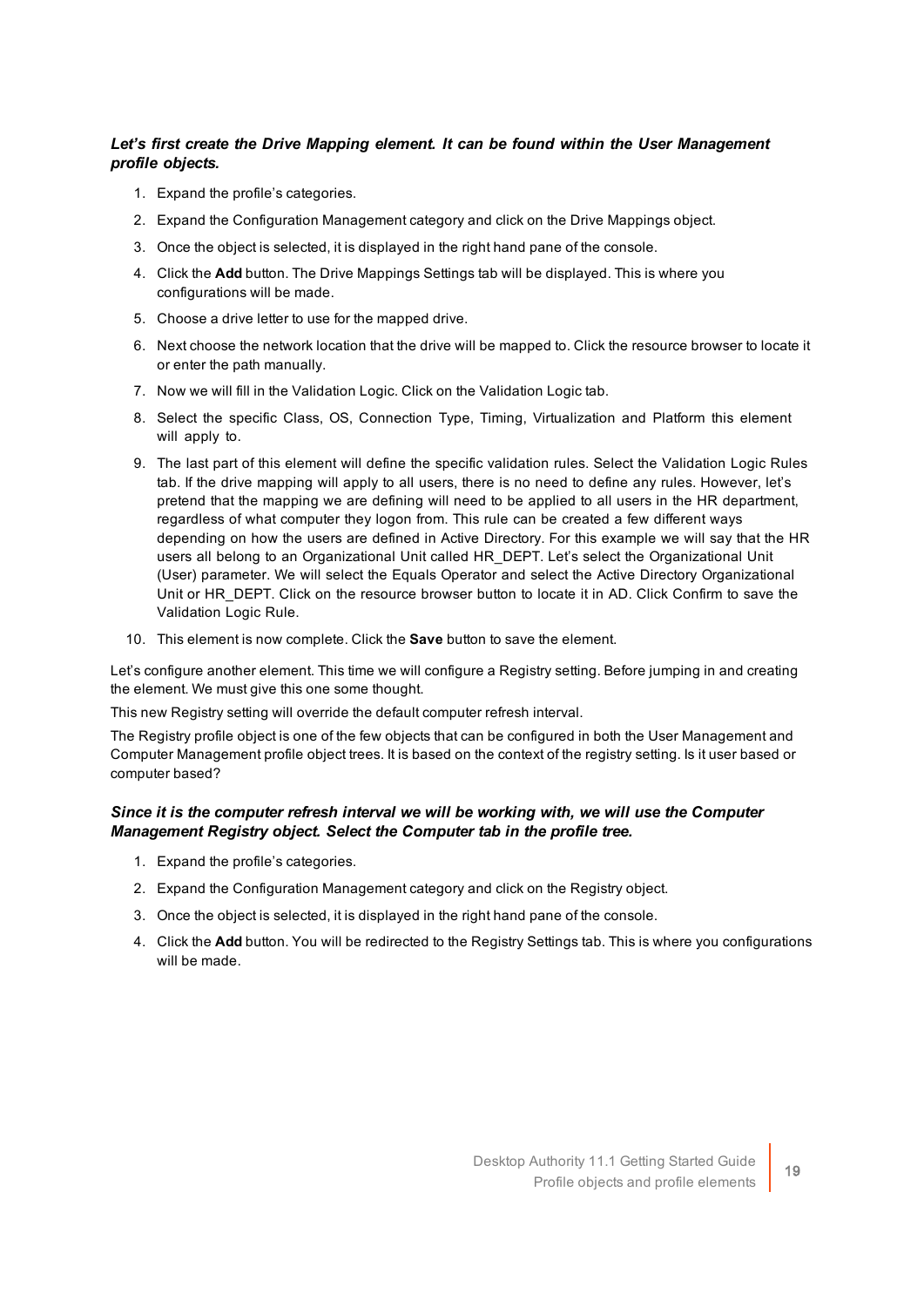- 5. We will configure the following settings:
	- Action: Write Value
	- Hive: HKEY\_LOCAL\_MACHINE
	- Key: \Software\ScriptLogic\Device Agent\Global Settings\
	- Type: REG\_SZ
	- Value: Event\_Refresh\_Time
	- Data / Expression: 120
- 6. This setting will be in effect for all computers. In this case, a validation logic rule does not need to be defined. However, click on the Validation Logic tab and confirm the standard rules are all set.
- 7. Click **Confirm** to save the Validation Logic.
- 8. Click **Save** to save the profile element.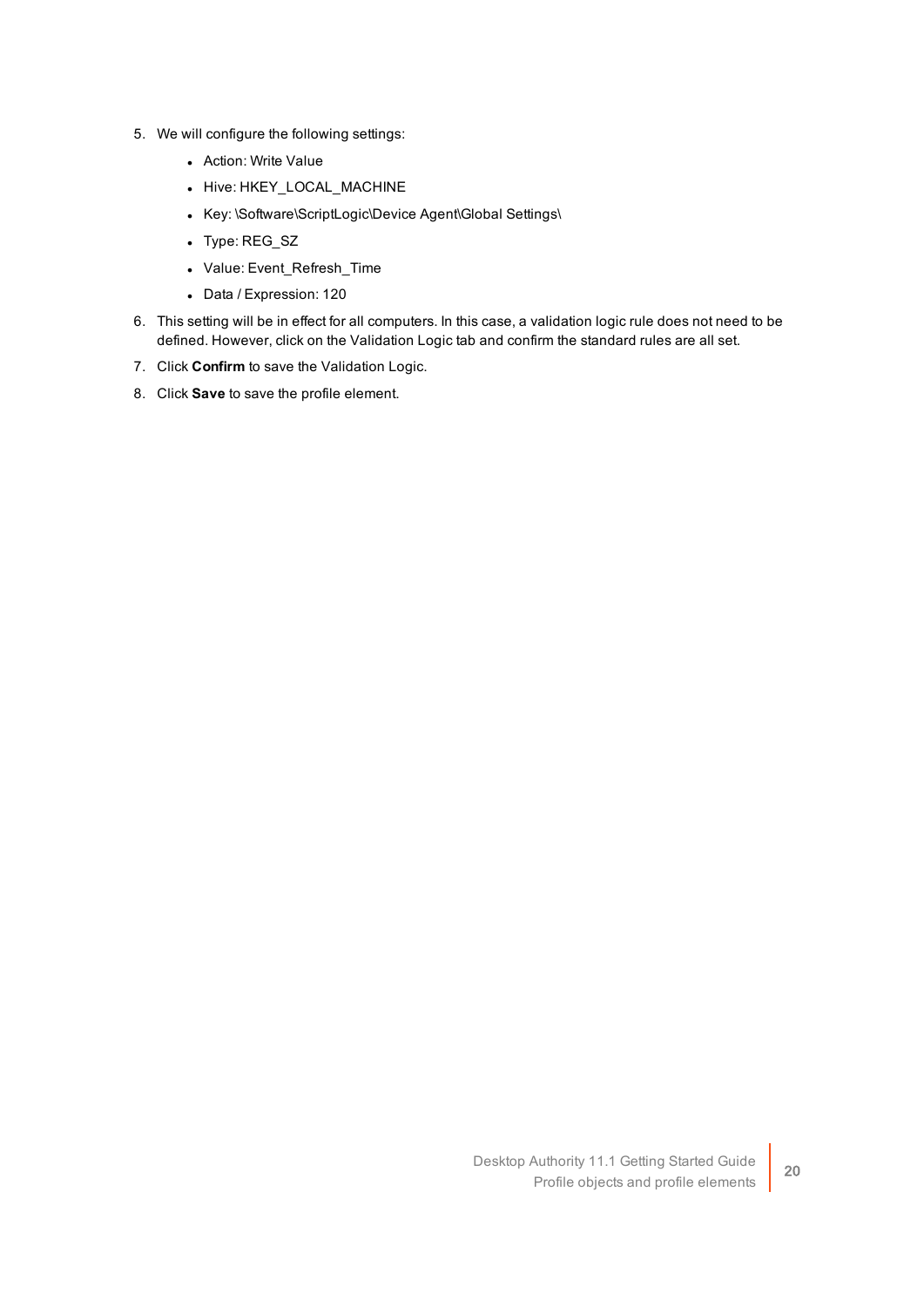# **Data Collection and Reporting**

<span id="page-20-0"></span>While setting up Desktop Authority profiles and profile elements it is essential to think about Data Collection. Data Collection refers to the data that Desktop Authority can optionally collect about client computers and users.

**Table 2: Data Collection collects the following types of data**

| <b>Computer Management User Management</b> |                                      |
|--------------------------------------------|--------------------------------------|
| Installed hardware                         | Computer Startup and Shutdown events |
| Installed software                         | User Logon and Logoff events         |
| Computer heartbeats                        | User session Lock and Unlock events  |
| <b>Port Security</b>                       | User session heartbeats              |

Data Collection is configured as a profile object in both the User and Computer Management tree. As always, validation logic can be applied to the data collection elements, allowing the administrator to collect the data as granularly as necessary.

The collected data is stored in the SQL database called DAREPORTING. It can be reported on using the Desktop Authority Reporting tool. This is a tool that can be installed to an administrator's computer so they may run the necessary reports when needed. Reports can also be scheduled to run at certain times with the results emailed to selected recipients.

Desktop Authority provides a multitude of reports for the admin to manage the computers and users on the network. However, if there is some facet that must be reported on differently, the admin may modify a predefined report or create a custom report to suit their needs.

By default the reporting tool is installed to the server where Desktop Authority is installed to. However, it can be downloaded and installed to another computer in the network by selecting the Reporting tab from the menu bar within the Desktop Authority Manager.

More information on using the Desktop Authority Reporting tool can be found in the Reporting Guide which is available for download from the Support Portal.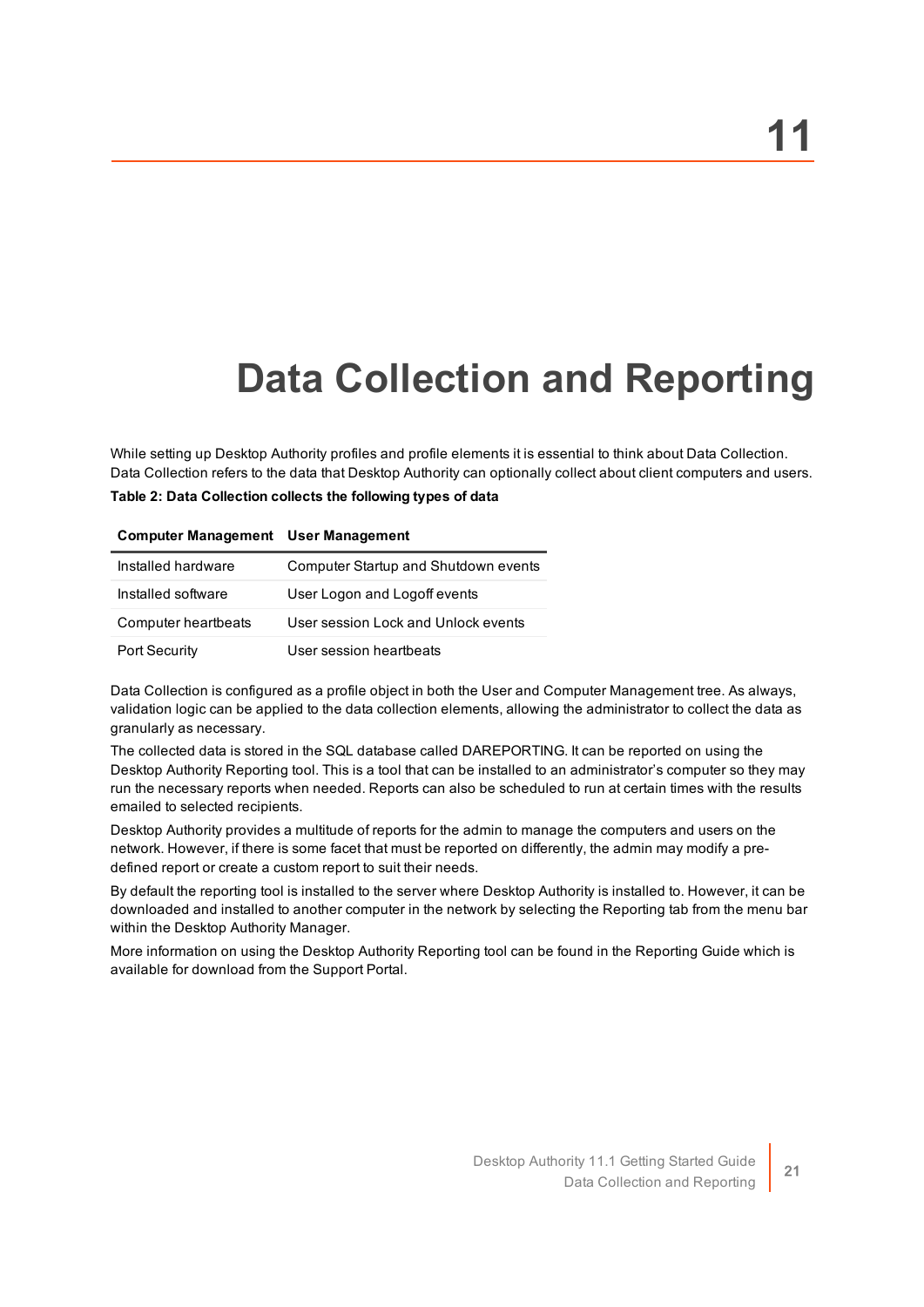# <span id="page-21-0"></span>**Are you on the right track? Validate your configurations**

To ensure the configurations are set on the client as you wanted, you may turn on trace file logging to check out what was set. Logging will collect specific information from the client machine as well as user information based on Active Directory, which Desktop Authority uses to determine whether or not a Profile or a Profile element validates. Logging can also be used to troubleshoot any future problems you may encounter.

The log creates a timed stamped log of each action that Desktop Authority takes based on the Profile and Profile elements created in DA Manager.

There are two places where logging should be configured. They are both found within the Global Options. Computer Management logging is always on by default. The files it creates can be found on each client computer in the "%windir%\temp\Desktop Authority" folder. However these client files can be uploaded to a central repository on the network and the file is renamed with the date, time, and computer name for uniqueness. Configure the network location by selecting Global Options > Computer Management Options > Troubleshooting.

For User Management logging, select Global Options > User Management Options > Troubleshooting. Select the "Create a detailed trace file for these specific computers and/or users" and specify the computers and/or users that you would like to create a trace file for. Wildcards can be used here to enable logging for multiple computers, for example use "\*" to validate for all computers and/or users. Again, you have the option of uploading the trace files to a central folder on the network. This makes for easier access to these files if you need to do some troubleshooting. The Computer and User based log files are uploaded to the central repository using the DA Administrative User account. This account must have appropriate permissions to the central repository location so the files can be copied. The Computer based log files are uploaded to the central repository at the end of the day and user based log files are uploaded right after the event (Logon, Refresh, Logoff, or Shutdown) is complete.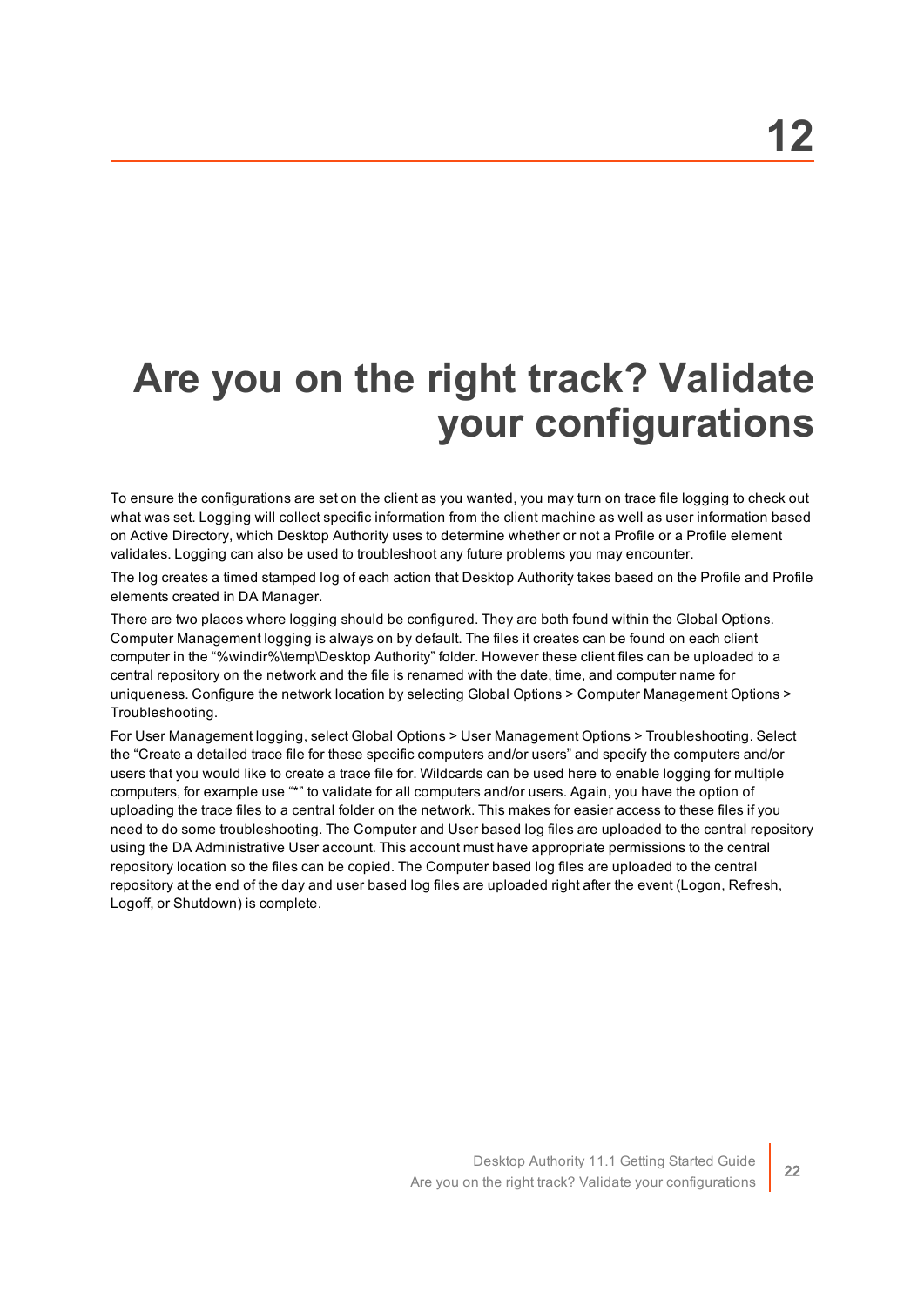# **Client Provisioning**

<span id="page-22-0"></span>Desktop Authority must deploy certain files to client machines. These client files are used to support the DA Administrative Client service, Desktop Agent and the Computer Management service.

The client files are deployed using Smart Client Provisioning. Smart Client Provisioning dynamically chooses from the best of several deployment approaches at runtime to determine which method will work on the client. Once a deployment option is found the files are deployed to the machine. The specific technique that is chosen to deploy the client files depends on the client environment and the obstacles present in that environment.

The client files may be deployed using the DA GPO client side extension. However configuring this requires higher permission levels than non-domain admins, such as an OU Admin, would typically have. Therefore, in some cases, an OU Admin would not be able to configure the files for deployment to clients without assistance from a Domain Admin. Having to request a Domain Admin to help configure this, defeats the purpose of having an OU Admin, who should be able to configure and deploy files to the clients under the OU they are in charge of.

It is due to this privilege level issue and other circumstances, that Smart Client Provisioning has been implemented. Smart Client Provisioning will go through a series of steps to get the client files deployed to or installed on client machines.

Client Provisioning is configured by selecting **Deployment Settings > Client Deployment > Client Provisioning**. Click the Edit button and configure Logon-based provisioning by specifying a preferred domain, domain controller and the client files location. Desktop Authority will do the rest of the work for you.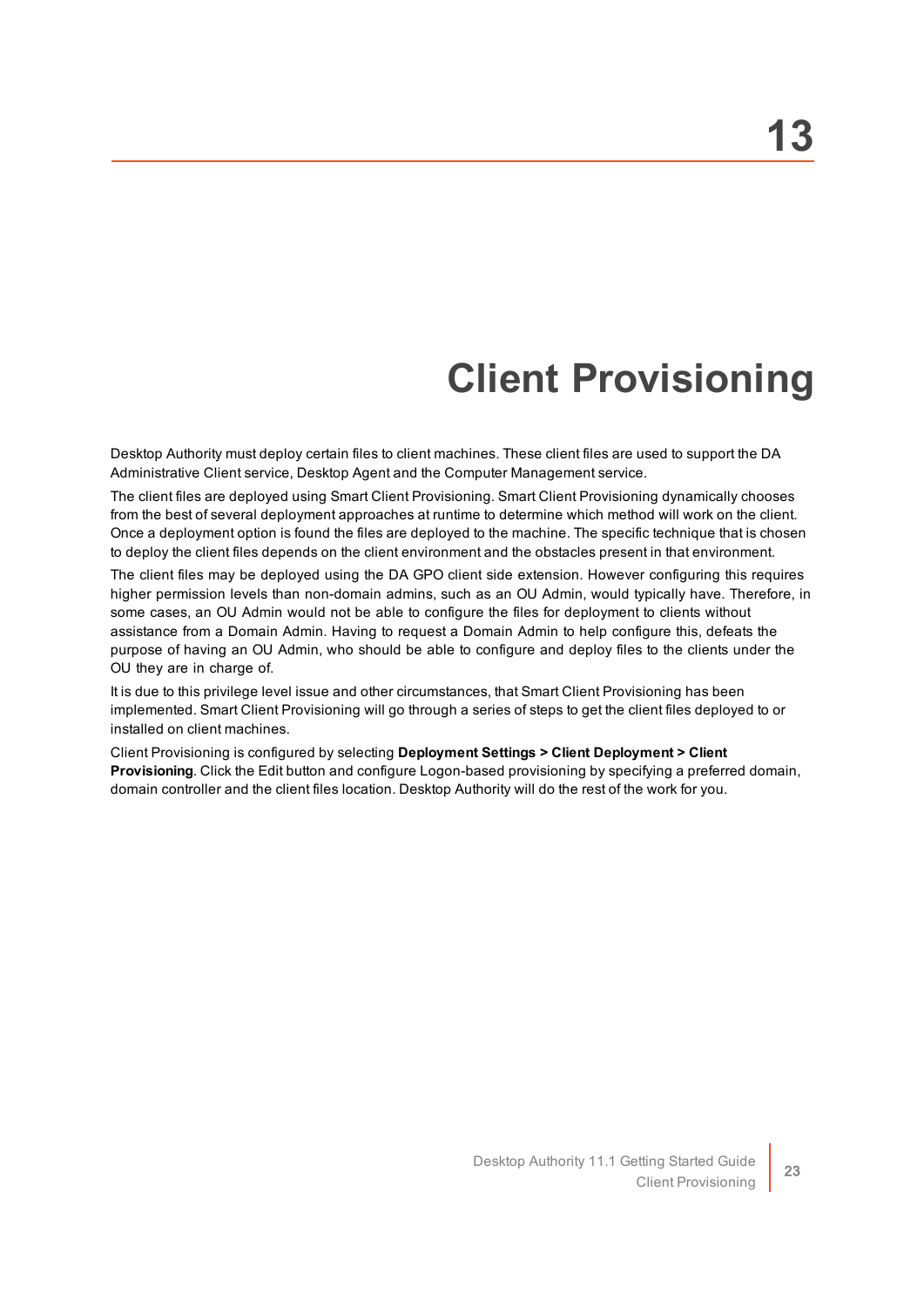#### **Figure 7: Configuring Client Provisioning**

| ACE <sup>®</sup><br>Desktop Authority                                                                                                         | ■ ITACHI\Administrator ▼ | Ö<br>A       | $\mathbf{a}$                      |                          |
|-----------------------------------------------------------------------------------------------------------------------------------------------|--------------------------|--------------|-----------------------------------|--------------------------|
| <b>Deployment Settings</b><br>Client Configuration<br><b>Console Access Settings</b><br>Remote Management<br>Reporting                        |                          |              | Favorites $\bigoplus$ $\bigoplus$ |                          |
| Software Distribution<br>Off Network Configuration<br>Client Deployment<br>System Configuration<br>RM Gateway Configuration<br>Server Manager |                          |              |                                   |                          |
| <b>Client Provisioning</b><br><b>GPO Deployment</b><br><b>Assign Scrip</b>                                                                    |                          |              |                                   | $\circ$                  |
| <b>Editing Client Provisioning</b>                                                                                                            |                          |              |                                   | $\mathbf{A}$<br>ш        |
| Logon based provisioning                                                                                                                      |                          |              |                                   |                          |
| Client files location<br>UBM Replication Target (ex. Netlogon)<br>$\color{blue}\star$                                                         |                          |              |                                   |                          |
| Display error message if provisioning fails<br>Allow UAC dialog to be displayed if necessary                                                  |                          |              |                                   |                          |
|                                                                                                                                               |                          |              |                                   | $\overline{\phantom{a}}$ |
| Loaded in 0.33 seconds   Version 10.1.0.904 Beta1  Customer Feedback                                                                          |                          | Registration | <b>Getting Started</b>            |                          |

Note: For more information on Smart Client Provisioning, please review the documentation provided in  $\odot$ the Administrator's Guide, Online Help, or the Smart Client [Provisioning](http://webservices.scriptlogic.com/links?HelpFile=SmartClientProvisioning&Ver=9.0) article.

## <span id="page-23-0"></span>**Configure Off-Network Support (Optional)**

For customers with a desire to configure remote machines while they are disconnected from the corporate network, Desktop Authority offers an off-network support feature. Once properly configured, remote users and computers will continue to receive the most applicable configuration updates as long as an active internet connection is maintained. Please see the Desktop Authority Administration Guide for more information on configuring Off-Network Support.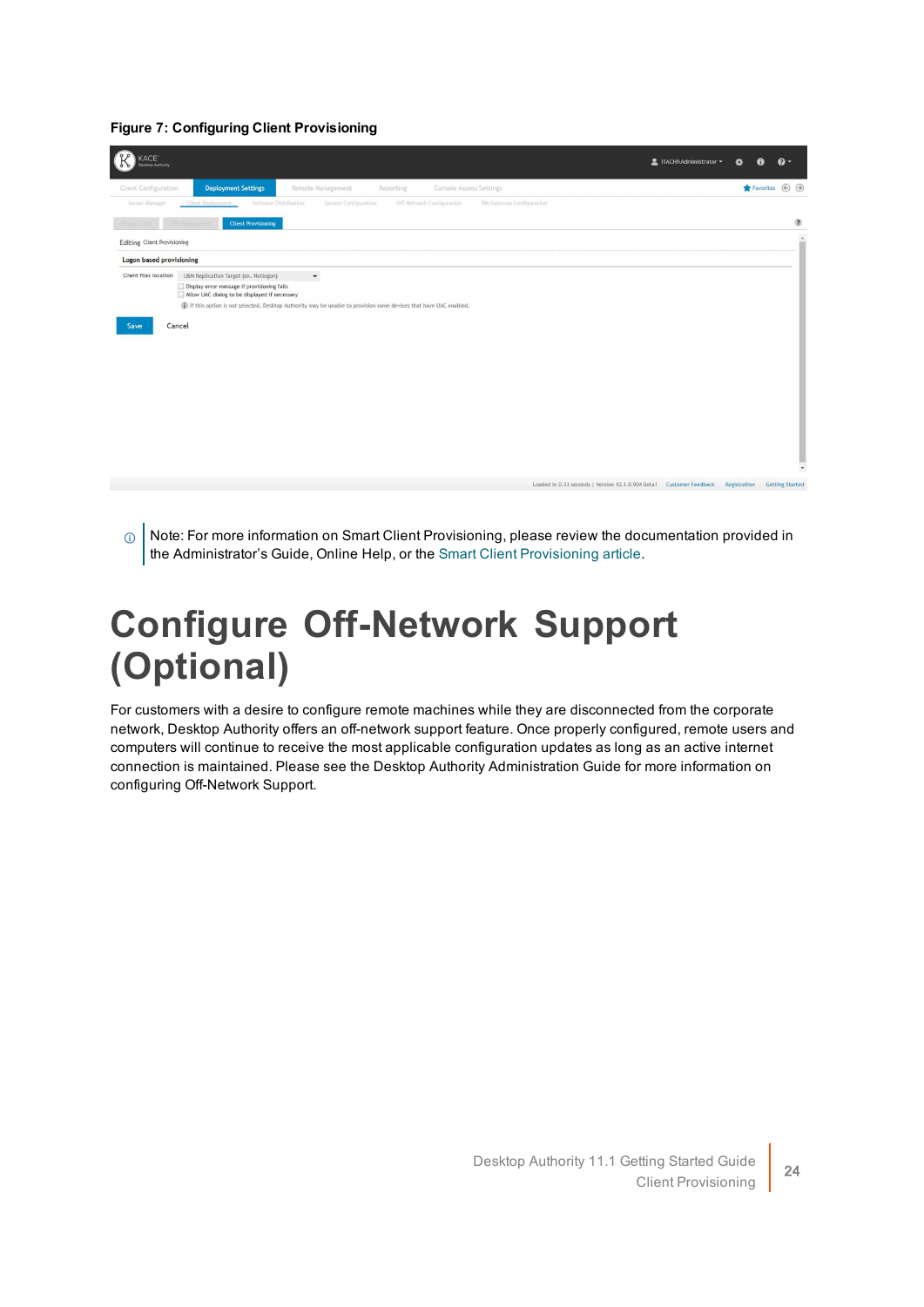# **Assigning the Logon Script**

<span id="page-24-0"></span>Desktop Authority User Management settings are configured on client computers when a user logs on to the machine. During the logon process, the user is authenticated by a Domain Controller. Desktop Authority is launched by a logon script that is specified in Active Directory for the user. Desktop Authority's logon script is SLOGIC.bat. This logon script can be assigned to users in Active Directory within the Desktop Authority Manager.

The Assign Script dialog can be found within the Deployment Settings tab. Go to **Deployment Settings > Client Deployment > Assign Script**.

Once on the Assign Script object you must locate one or more users to whom the logon script will be assigned. You may enter a search term to find a user1, and/or choose the Domain or an OU and click on the Find User button. Look through the returned list of users to locate the ones who will have the script assigned to them. Select the user(s) by clicking the checkbox to the left of the User Name2. Once all necessary users are selected, click the Assign script button. You will see the SLOGIC script get assigned to the selected user(s) in the Logon Script column.

| <b>ACE</b><br><b>Jesicsop Authority</b>                |                                     |                                                                        |                                             |                                                                      |                     | TACHI\Administrator v<br>$\bullet$<br>$\mathbf{Q}$<br>۰                                            |
|--------------------------------------------------------|-------------------------------------|------------------------------------------------------------------------|---------------------------------------------|----------------------------------------------------------------------|---------------------|----------------------------------------------------------------------------------------------------|
| <b>Client Configuration</b>                            | <b>Deployment Settings</b>          | <b>Remote Management</b>                                               | <b>Console Access Settings</b><br>Reporting |                                                                      |                     | Favorites $\qquad \qquad \textcircled{\scriptsize{+}} \qquad \qquad \textcircled{\scriptsize{+}}}$ |
| Server Manager                                         | <b>Client Deployment</b>            | <b>System Configuration</b><br>Software Distribution                   | Off Network Configuration                   | <b>RM Gateway Configuration</b>                                      |                     |                                                                                                    |
| <b>Assign Script</b><br>GPO Deptoyment                 | <b>Client Provisioning</b>          |                                                                        |                                             |                                                                      |                     | $\mathbf{r}$                                                                                       |
|                                                        | <b>C</b> Refresh                    | $\blacksquare$<br>Q Find users<br>1. Locate User(s)                    |                                             |                                                                      | <b>SLOGIC</b>       | 3. Assign Script<br>图 Assign script<br><b>E</b> Unassign script<br>٠                               |
| v <b>L</b> itachi.local                                |                                     | <b>User Name</b>                                                       | <b>Full Name</b>                            | Description                                                          | <b>Logon Script</b> | <b>Actions</b>                                                                                     |
| $\vee$ <b>Re</b> Users                                 | Allowed RODC Password Replication   | Administrator                                                          | Administrator                               | Built-in account for administering the computer In No script         |                     |                                                                                                    |
| <b>ALL</b> Cert Publishers                             |                                     | Guest                                                                  | Guest                                       | Built-in account for guest access to the comput In No script         |                     |                                                                                                    |
| Cloneable Domain Controllers                           |                                     | melabox                                                                | melabox                                     |                                                                      | No script           | 2. Select User(s)                                                                                  |
|                                                        | Denied RODC Password Replication G  | krbtgt                                                                 | krbtgt                                      | Key Distribution Center Service Account                              | No script           |                                                                                                    |
| <b>Conduction</b>                                      |                                     | sladmin                                                                | sladmin                                     |                                                                      | No script           |                                                                                                    |
| <b>Contract</b> DosUpdateProxy                         |                                     | sluser                                                                 | sluser                                      |                                                                      | No script           |                                                                                                    |
| <b>Comain Admins</b>                                   |                                     | userxp                                                                 | userxp                                      |                                                                      | SLOGIC              | Unassign                                                                                           |
| Domain Computers                                       |                                     | adminx                                                                 | adminx                                      |                                                                      | No script           |                                                                                                    |
| <b>Comain Controllers</b>                              |                                     | adminxp                                                                | adminxp                                     |                                                                      | $\bullet$ SLOGIC    | Unassign                                                                                           |
| <b>Comain Guests</b>                                   |                                     | userxp2                                                                | userxp2                                     |                                                                      | SLOGIC              | Unassign                                                                                           |
| <b>Comain Users</b>                                    |                                     | $\vert \zeta \vert \zeta$ Page 1 Go of 1 $\rangle$ $\vert \zeta \vert$ |                                             | Item count: 10                                                       |                     | Items per page 50 Go                                                                               |
| <b>Conterprise Admins</b>                              |                                     |                                                                        |                                             |                                                                      |                     |                                                                                                    |
|                                                        | Enterprise Read-only Domain Control |                                                                        |                                             |                                                                      |                     |                                                                                                    |
| <b>Comp Policy Creator Owners</b>                      |                                     |                                                                        |                                             |                                                                      |                     |                                                                                                    |
| <b>Protected Users</b>                                 |                                     |                                                                        |                                             |                                                                      |                     |                                                                                                    |
| <b>Con</b> RAS and IAS Servers                         |                                     |                                                                        |                                             |                                                                      |                     |                                                                                                    |
| Read-only Domain Controllers                           |                                     |                                                                        |                                             |                                                                      |                     |                                                                                                    |
| Schema Admins                                          |                                     |                                                                        |                                             |                                                                      |                     |                                                                                                    |
|                                                        | SQLServer2005SQLBrowserUser\$2012   |                                                                        |                                             |                                                                      |                     |                                                                                                    |
| Replicate changed files (default) $\blacktriangledown$ |                                     |                                                                        |                                             | Loaded in 0.36 seconds   Version 10.1.0.904 Beta1  Customer Feedback |                     | Registration<br><b>Getting Started</b>                                                             |

### **Figure 8: How to use the Assign Script dialog**

25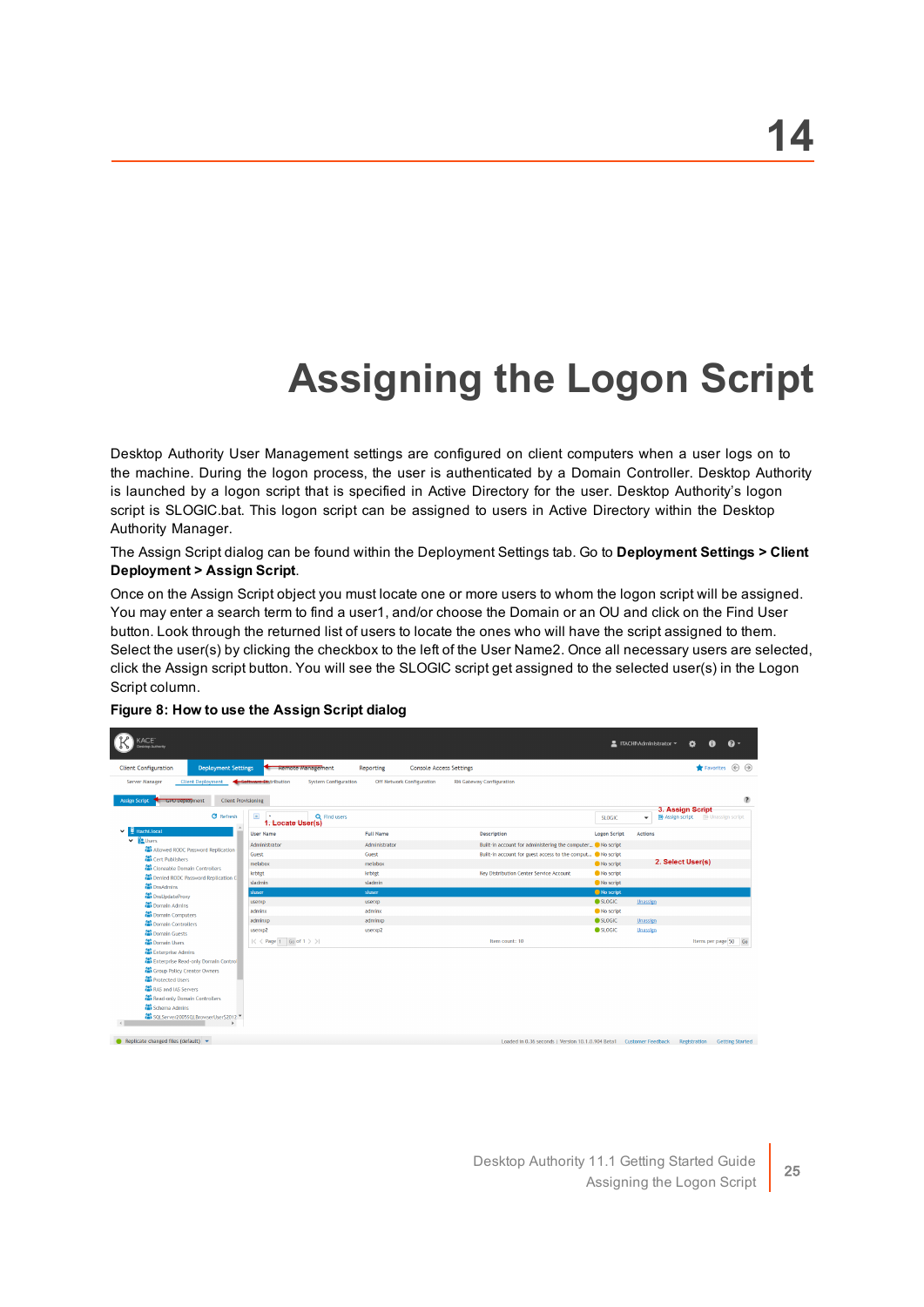Note: The Active Directory script assignment is performed on a single Domain Controller, the same as when a script is assigned within Active Directory. This change will be replicated to all other Domain controllers by NTFRS.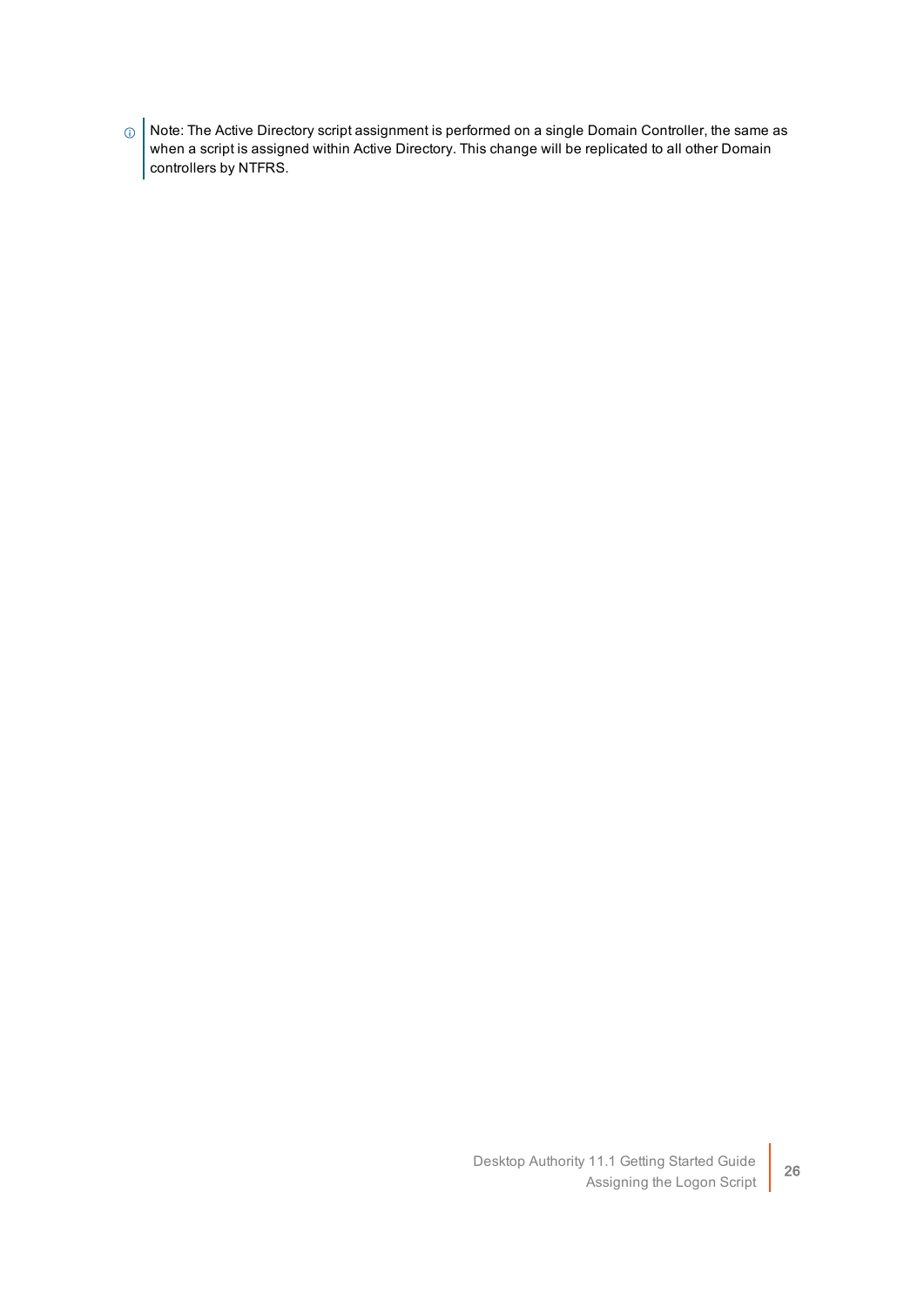# **Saving and replicating configurations**

<span id="page-26-0"></span>Once all configuration settings are complete and profile elements created they must be replicated. Replication takes the information from the database, creates the necessary configuration files and then copies them to the selected targets as specified in Server Manager target folders. (Details about Server Manager can be found in the Desktop Authority online help or Administrator's Guide.) In a typical environment, the replication targets are subdirectories under Sysvol on the Domain Controllers. It is recommended to populate Server Manager with all of the Domain Controllers with the DA Administrative service installed to them. However, it is highly recommended to only select one of your Domain Controllers as a target for replication.

The replication process uses the account specified for the DA Manager (Console) service, which requires access to the Domain Controllers. By default, the Computer Management target folder is located at "C:\Windows\SYSVOL\sysvol\Domain.Name\Policies\Desktop Authority\Device Policy Master". The default User Management target folder is "C:\Windows\SYSVOL\sysvol\Domain.Name\scripts", which is shared as NETLOGON. These folders may be changed in Server Manager, if necessary. Please refer to the File [Paths](#page-27-0) [appendix](#page-27-0) for the correct path(s) based on the version of Desktop Authority you are using.

If your service account does not have access to the Domain Controllers, then DA can be configured to use member servers. Please contact Technical Support for further assistance working within a Member Server configuration.

At the bottom right-side of the Manager, there is a Replication status indicator. The status indicator will show as green or yellow. A green status means that all configurations have been saved and replicated to the target. Please allow NTFRS to replicate the configuration settings to the rest of the Domain Controllers in your environment. Yellow status means that the configurations must be replicated. Simply click on the Replication button to begin the process.

Once the settings are replicated you are ready for the computer and user settings to be configured on the client workstations.

For further details on using Desktop Authority, please reference the Administrator's Guide, Installation and Upgrade Guide, Reporting Guide and/or the built-in online help when running the Manager.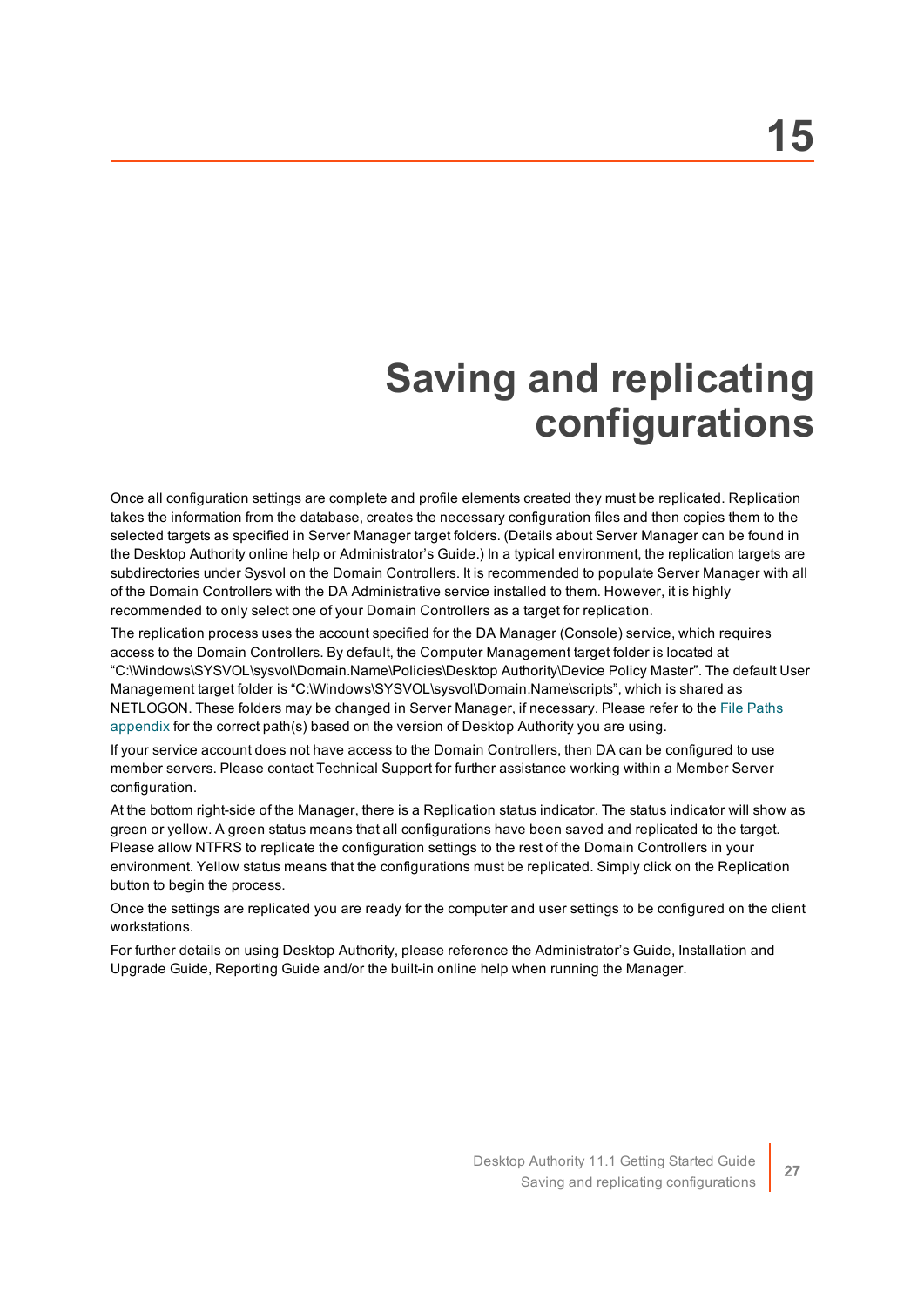# **File Paths**

**A**

<span id="page-27-0"></span>The following table describes the paths that Desktop Authority uses.

Desktop Authority upgrades from previous versions to 11.1 will use the existing installation paths.

 $\circledcirc$  Important: PF stands for %programfiles% in an x86 environment and %programfiles(x86)% in a x64 environment

### <span id="page-27-1"></span>**Server side**

| Location                                                                             |                                                                            |
|--------------------------------------------------------------------------------------|----------------------------------------------------------------------------|
| Install paths for upgrades from ver 9.x to 11.1                                      | <b>Install Path for ver 11.1</b>                                           |
| <b>Group Policies Admx file location</b>                                             |                                                                            |
| • x:\PF\ScriptLogic\Desktop Authority<br>Manager\TemplateFiles                       | • x:\PF\Quest\Desktop Authority\Desktop<br>Authority Manager\TemplateFiles |
| Remote Mgmt Alternate DesktopAuthority.exe default location (shared as SLDAClient\$) |                                                                            |
| • x:\Quest\Desktop Authority\Desktop Authority<br>Manager\DesktopAuthority           | • x:\Quest\Desktop Authority\Desktop Authority<br>Manager\DesktopAuthority |
| Default MS SQL 2014 Server Express installation location                             |                                                                            |
| • x:\PF\ScriptLogic\Desktop Authority Manager                                        | • x:\PF\Quest\Desktop Authority\Desktop<br><b>Authority Manager</b>        |
| Default MS SQL 2014 Server Express database location                                 |                                                                            |
| • x:\PF\ScriptLogic\Desktop Authority<br>Manager\Database                            | • x:\PF\Quest\Desktop Authority\Desktop<br>Authority Manager\Database      |
| <b>Website Configuration DA Virtual Directory</b>                                    |                                                                            |
| • x:\PF\ScriptLogic\Desktop Authority<br>Manager\DAConsole\                          | • x:\PF\Quest\Desktop Authority\Desktop<br>Authority Manager\DAConsole\    |
|                                                                                      |                                                                            |

**Desktop Authority Manager location** (shared as SLogic\$)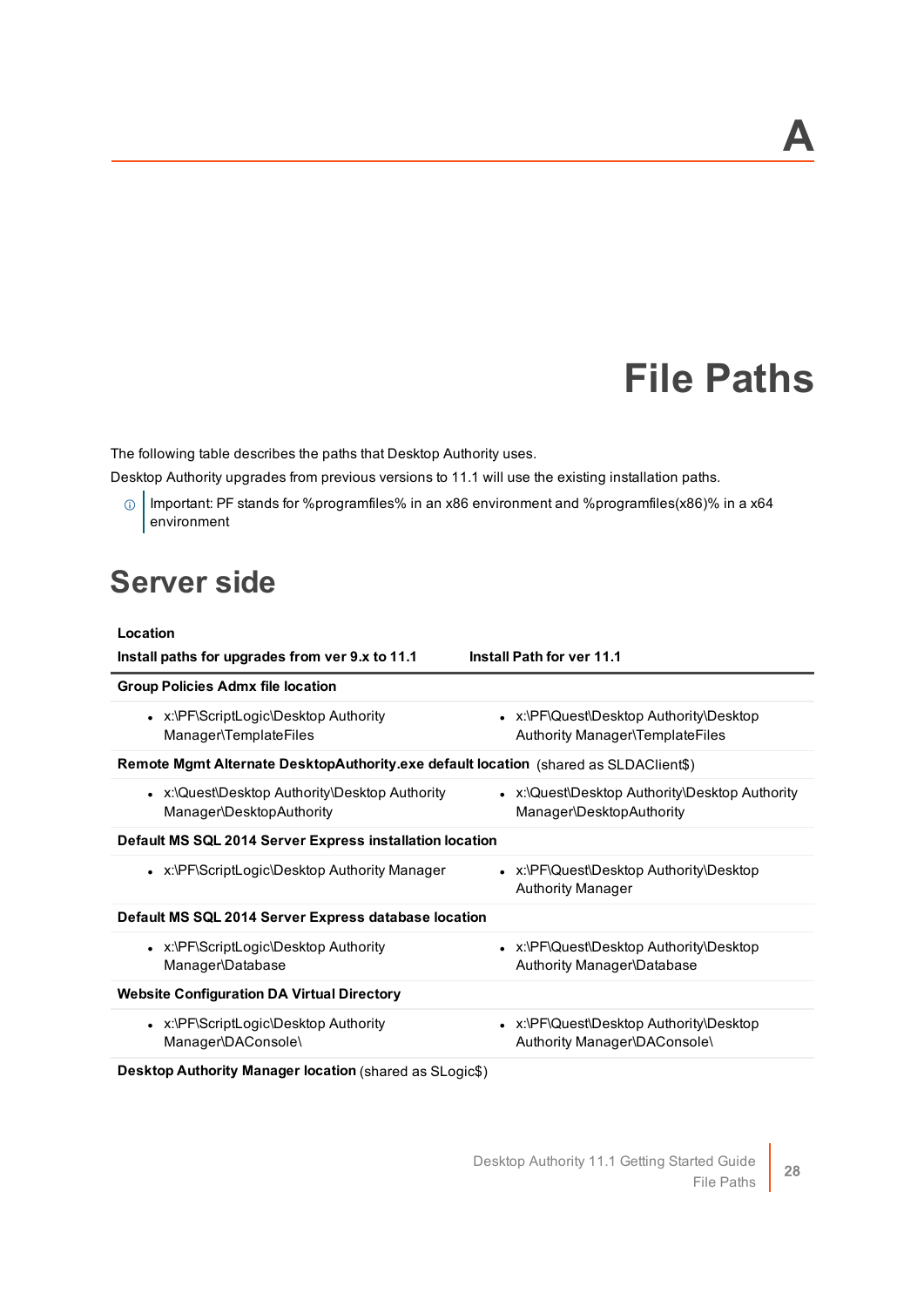**Location**

| Install paths for upgrades from ver 9.x to 11.1                                         | Install Path for ver 11.1                                                                              |
|-----------------------------------------------------------------------------------------|--------------------------------------------------------------------------------------------------------|
| • x:\PF\ScriptLogic\Desktop Authority Manager                                           | • x:\PF\Quest\Desktop Authority\Desktop<br><b>Authority Manager</b>                                    |
| DA Manager ProgramData logs                                                             |                                                                                                        |
| • x:\ProgramData\ScriptLogic\DAConsole                                                  | • x:\ProgramData\Quest\DAConsole                                                                       |
| <b>Website Configuration Web service Virtual Directory</b>                              |                                                                                                        |
| • x:\PF\ScriptLogic\Desktop Authority<br>Manager\DAComponentWebServices                 | • x:\PF\Quest\Desktop Authority\Desktop<br>Authority<br>Manager\DAComponentWebServices                 |
| <b>Default Update Service Download Cache</b>                                            |                                                                                                        |
| • x:\PF\ScriptLogic\Update Service\Cache                                                | • x:\PF\Quest\Desktop Authority\Update<br>Service\Cache                                                |
| <b>Update Service Location</b>                                                          |                                                                                                        |
| • x:\PF\ScriptLogic\Update<br>Service\Daupdsvc.exe                                      | • x:\PF\Quest\Desktop Authority\Update<br>Service\Daupdsvc.exe                                         |
| <b>Update Service Log File</b>                                                          |                                                                                                        |
| • x:\PF\ScriptLogic\Update<br>Service\Daupdsvc0.log                                     | • x:\PF\Quest\Desktop Authority\Update<br>Service\Daupdsvc0.log                                        |
| <b>Update Service Status Reporter Log File</b>                                          |                                                                                                        |
| %temp%\DesktopAuthority\DAUpdtSvcStRep.<br>log                                          | • %temp%\DesktopAuthority\DAUpdtSvcStRep.<br>log                                                       |
| Note: In the temp directory of the Update Service user account.                         |                                                                                                        |
| <b>OpsMaster ETL Repository</b>                                                         |                                                                                                        |
| • x:\PF\ScriptLogic\Desktop Authority<br>Manager\OpsMasterService\ETLFileRepositor<br>у | • x:\PF\Quest\Desktop Authority\Desktop<br>Authority<br>Manager\OpsMasterService\ETLFileRepositor<br>у |
| <b>Signature Files</b>                                                                  |                                                                                                        |
| • x:\PF\ScripLogic\Desktop Authority<br>Manager\slsrvmgr.ske                            | • x:\PF\Quest\Desktop Authority\Desktop<br>Authority Manager\slsrvmgr.ske                              |
| Admin Service XML file repository (shared as sIETL\$)                                   |                                                                                                        |
| • x:\PF\ScriptLogic\ETL Cache                                                           | • x:\PF\Quest\Desktop Authority\ETL Cache                                                              |
| <b>Admin Service Log file</b>                                                           |                                                                                                        |
| • $(32-bit)$<br>%SystemRoot%\System32\DAAdminSvc_%C<br>omputerName%.log                 | $(32-bit)$<br>%SystemRoot%\System32\DAAdminSvc_%C<br>omputerName%.log                                  |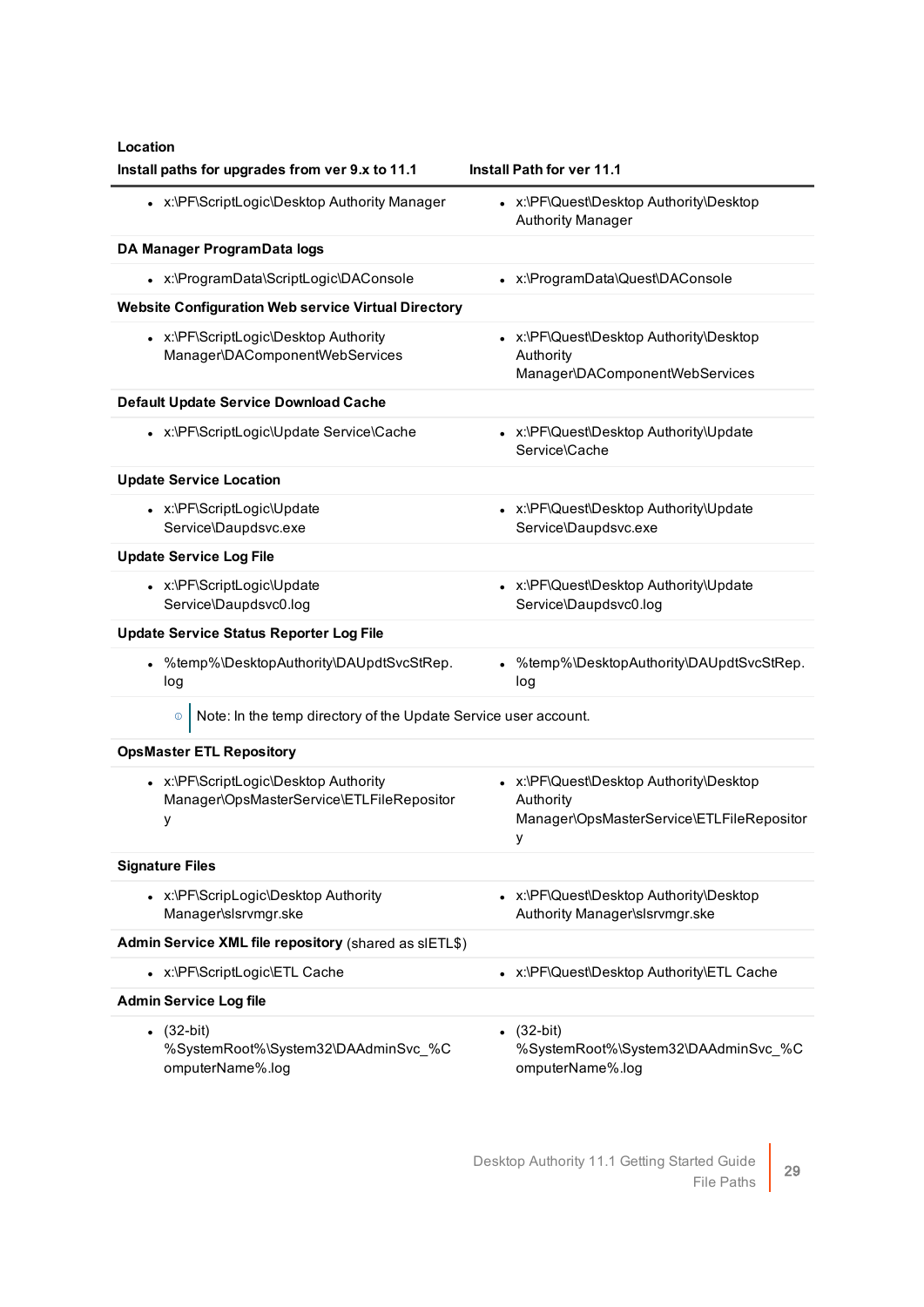| Location |
|----------|
|----------|

| Install paths for upgrades from ver 9.x to 11.1                                                                                                                                     | Install Path for ver 11.1                                                                          |
|-------------------------------------------------------------------------------------------------------------------------------------------------------------------------------------|----------------------------------------------------------------------------------------------------|
| $(32-bit)$<br>%SystemRoot%\System32\DAAdminSvcStRe<br>p.log                                                                                                                         | $(32-bit)$<br>%SystemRoot%\System32\DAAdminSvcStRe<br>p.log                                        |
| $(64-bit)$<br>%SystemRoot%\SysWow64\DAAdminSvc_%<br>ComputerName%.log                                                                                                               | (64-bit)<br>%SystemRoot%\SysWow64\DAAdminSvc_%<br>ComputerName%.log                                |
| $(64-bit)$<br>%SystemRoot%\SysWow64\DAAdminSvcStR<br>ep.log                                                                                                                         | (64-bit)<br>$\bullet$<br>%SystemRoot%\SysWow64\DAAdminSvcStR<br>ep.log                             |
| <b>Admin Service Status Gateway log</b>                                                                                                                                             |                                                                                                    |
| • %temp%\DesktopAuthority\DAStatusGateway.<br>log                                                                                                                                   | %temp%\DesktopAuthority\DAStatusGateway.<br>log                                                    |
| Note: In the temp directory of the Admin Service's user account.<br>$^\circledR$                                                                                                    |                                                                                                    |
| <b>User Management Replication</b>                                                                                                                                                  |                                                                                                    |
| • Source: x:\PF\ScriptLogic\Desktop Authority<br>Manager\scripts<br>• Target:                                                                                                       | • Source:<br>x:\PF\Quest\Desktop Authority\Desktop<br>Authority Manager\scripts                    |
| %windir%\SYSVOL\sysvol\DomainName\scri<br>pts                                                                                                                                       | • Target:<br>%windir%\SYSVOL\sysvol\DomainName\scri<br>pts                                         |
| <b>Computer Management Replication</b>                                                                                                                                              |                                                                                                    |
| • Source: x:\PF\ScriptLogic\Desktop Authority<br>Manager\Device Policy Master<br>• Target: %windir%\SysVol\sysvol\DomainNam<br>e\Policies\Desktop Authority\Device Policy<br>Master | • Source:<br>x:\PF\Quest\Desktop Authority\Desktop<br>Authority Manager\Device Policy Master       |
|                                                                                                                                                                                     | • Target: %windir%\SysVol\sysvol\DomainNam<br>e\Policies\Desktop Authority\Device Policy<br>Master |
| <b>Replication Log</b>                                                                                                                                                              |                                                                                                    |
| • x:\PF\ScriptLogic\Desktop Authority<br>Manager\SLRepl.log                                                                                                                         | • x:\PF\Quest\Desktop Authority\Desktop<br>Authority Manager\SLRepl.log                            |
| <b>Client side</b>                                                                                                                                                                  |                                                                                                    |
| <b>Prior Paths</b><br><b>USB/Port Security devices</b>                                                                                                                              | New or 11.1 Version Paths                                                                          |
|                                                                                                                                                                                     | • x:\PF\Quest\Desktop                                                                              |

<span id="page-29-0"></span>• x:\PF\ScriptLogic\Port Security

- Authority\PortSecurity
- %windir%\system32

Desktop Authority 11.1 Getting Started Guide File Paths<sup>30</sup>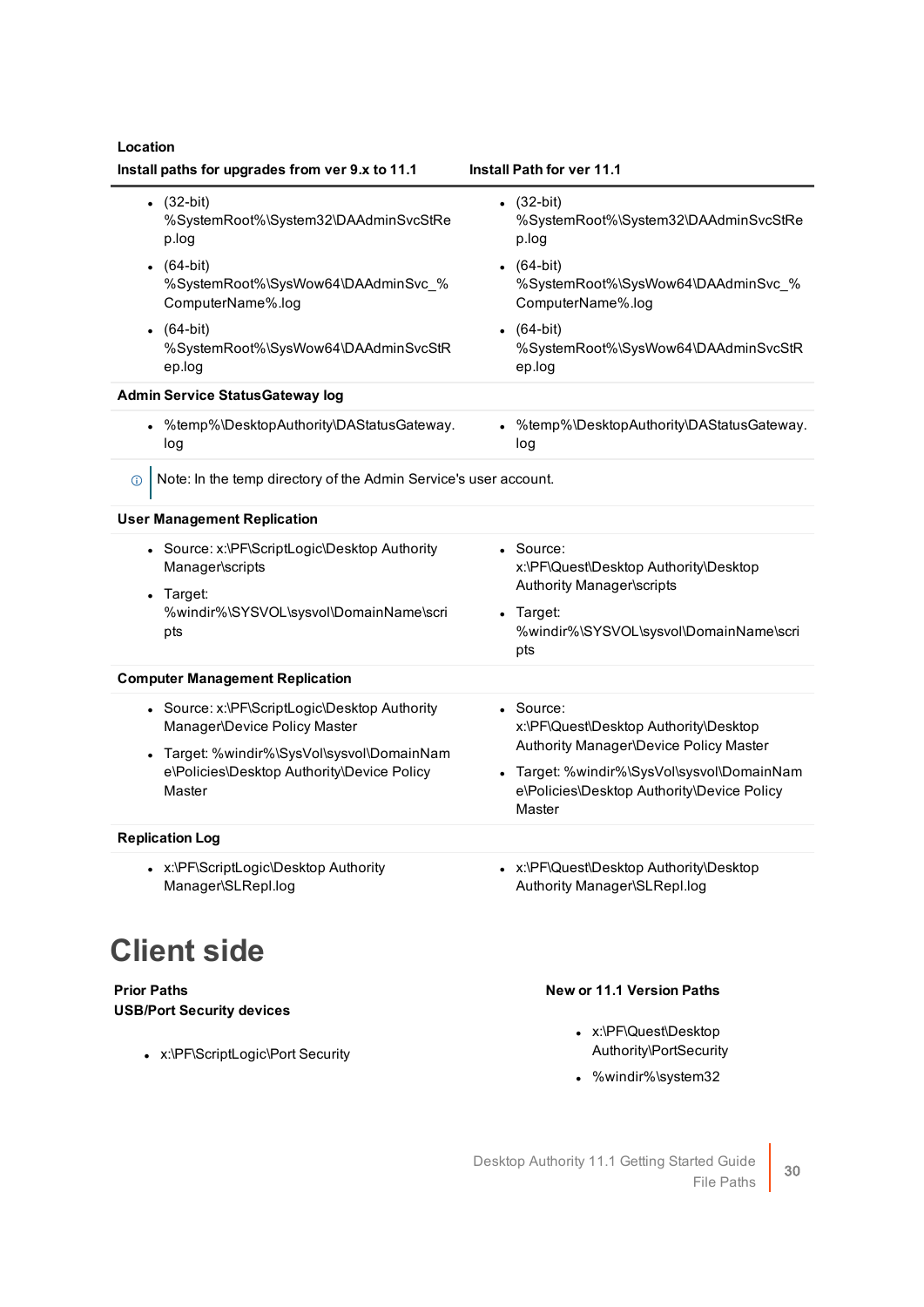### **User Detailed Trace File**

### **Computer verbose debug mode**

### **Client Files and Agents**

- x:\ScriptLogic
- x:\PF\ScriptLogic\Desktop Authority
- x:\PF\ScriptLogic\Common
- x:\PF\ScriptLogic\DA Update Client
- x:\PF\ScriptLogic\Desktop Authority\Client Files

### **Expert Assist**

- %temp%\Desktop Authority **and Struthority and Struthority and Struthority and Struthority and Struthority and Struthority and Struthority and Struthority**
- %windir%\Temp\Desktop Authority in the state of which windir%\Temp\Desktop Authority
	- x:\Desktop Authority
	- x:\PF\Quest\Desktop Authority
	- x:\PF\Quest\Desktop Authority\Common
	- x:\PF\Quest\Desktop Authority\DA Update Client
	- x:\PF\Quest\Desktop Authority\Client Files
- <sup>l</sup> x:\PF\DesktopAuthority <sup>l</sup> x:\PF\Quest\ExpertAssist